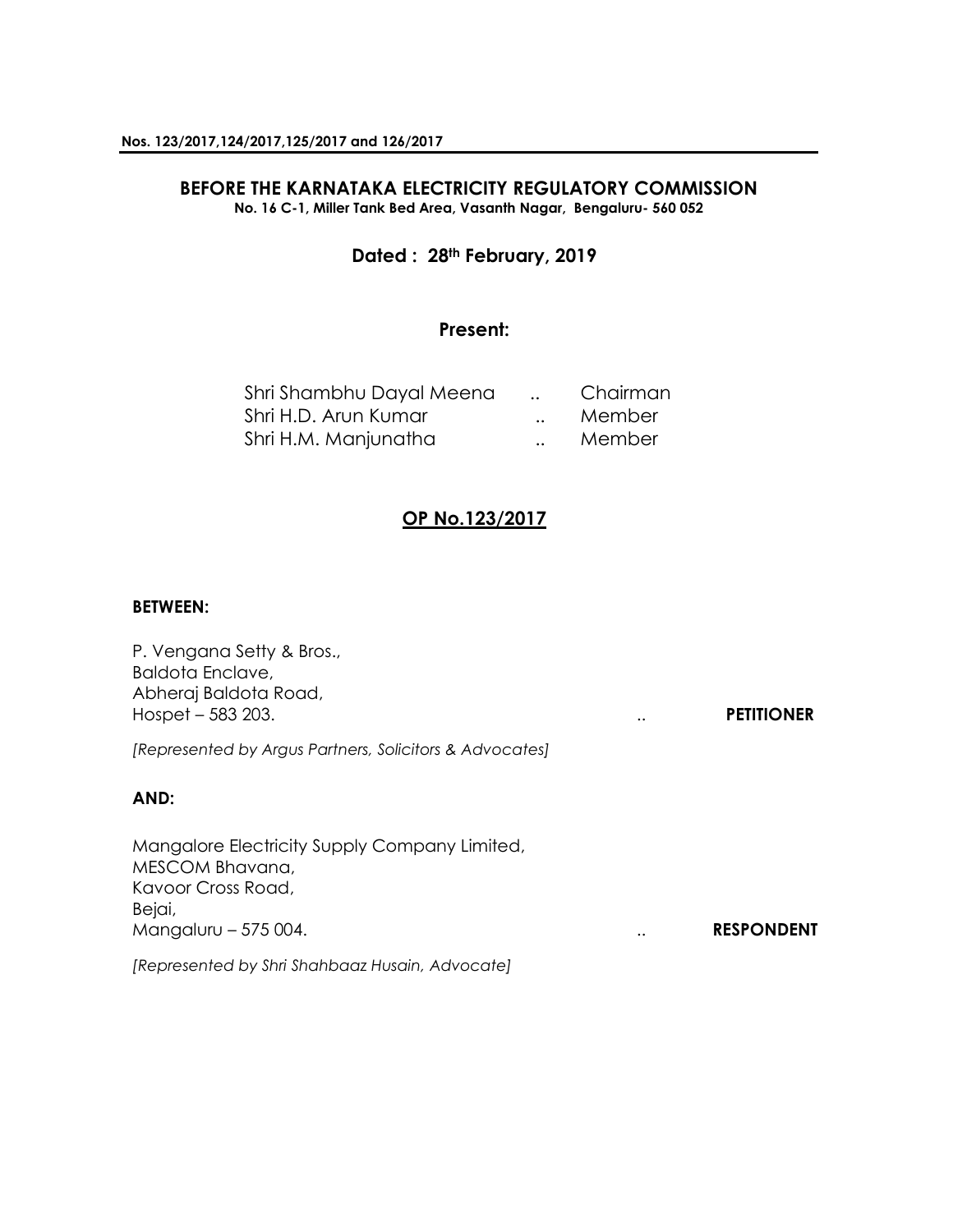## **OP No.124/2017**

**\_\_\_\_\_\_\_\_\_\_\_\_\_\_\_\_\_\_\_\_\_\_\_\_\_\_\_\_\_\_\_\_\_\_\_\_\_\_\_\_\_\_\_\_\_\_\_\_\_\_\_\_\_\_\_\_\_\_\_\_\_\_\_\_\_\_\_\_\_\_\_\_\_\_\_\_\_\_\_\_\_\_\_\_\_\_\_\_\_\_\_\_\_\_\_\_\_\_\_\_**

### **BETWEEN:**

| MSPL Limited,<br>Baldota, Bhavan,<br>117, Maharshi Karve Road,<br>Mumbai - 400 020.<br>$\cdot \cdot$                                      | <b>PETITIONER</b> |
|-------------------------------------------------------------------------------------------------------------------------------------------|-------------------|
| [Represented by Argus Partners, Solicitors & Advocates]                                                                                   |                   |
| AND:                                                                                                                                      |                   |
| Mangalore Electricity Supply Company Limited,<br>MESCOM Bhavana,<br>Kavoor Cross Road,<br>Bejai,<br>Mangaluru - 575 004.<br>$\cdot \cdot$ | <b>RESPONDENT</b> |
| [Represented by Shri Shahbaaz Husain, Advocate                                                                                            |                   |

# **OP No.125/2017**

#### **BETWEEN:**

| P. Vengana Setty & Bros.,<br>Baldota Enclave,<br>Abheraj Baldota Road,<br>Hospet $-583$ 203. | $\ddot{\phantom{a}}$ | <b>PETITIONER</b> |
|----------------------------------------------------------------------------------------------|----------------------|-------------------|
| [Represented by Argus Partners, Solicitors & Advocates]                                      |                      |                   |
| AND:                                                                                         |                      |                   |
| Gulbarga Electricity Supply Company Limited,<br>Station Main Road,<br>Kalaburagi - 585 101   | $\cdot$ .            | <b>RESPONDENT</b> |
| [Represented by Shri Shahbaaz Husain, Advocate]                                              |                      |                   |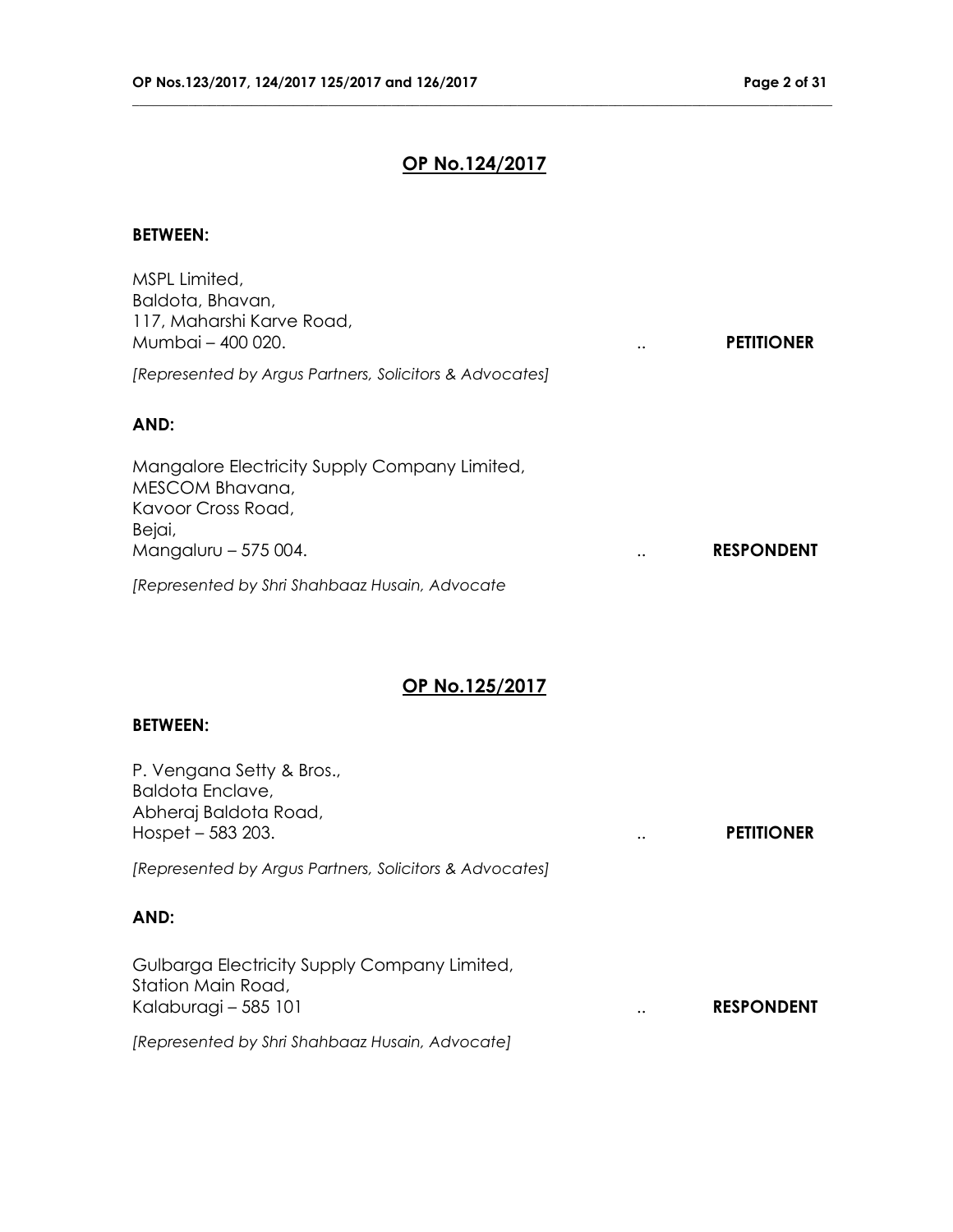### **OP No.126/2017**

**\_\_\_\_\_\_\_\_\_\_\_\_\_\_\_\_\_\_\_\_\_\_\_\_\_\_\_\_\_\_\_\_\_\_\_\_\_\_\_\_\_\_\_\_\_\_\_\_\_\_\_\_\_\_\_\_\_\_\_\_\_\_\_\_\_\_\_\_\_\_\_\_\_\_\_\_\_\_\_\_\_\_\_\_\_\_\_\_\_\_\_\_\_\_\_\_\_\_\_\_**

#### **BETWEEN:**

| Ramgad Minerals and Mining Limited,<br>Baldota Enclave,<br>Abheraj Baldota Road,<br>Hospet $-583$ 203. | $\ddot{\phantom{0}}$ | <b>PETITIONER</b> |
|--------------------------------------------------------------------------------------------------------|----------------------|-------------------|
| [Represented by Argus Partners, Solicitors & Advocates]                                                |                      |                   |
| AND:                                                                                                   |                      |                   |
| Gulbarga Electricity Supply Company Limited,<br>Station Main Road,<br>Kalaburagi - 585 101             |                      | <b>RESPONDENT</b> |
| [Represented by Shri G.S. Kannur, Advocate]                                                            |                      |                   |
|                                                                                                        |                      |                   |

### **COMMON ORDER**

- 1) In the above cases, the questions of facts and law in dispute are similar, therefore, this Common Order is being passed.
- 2) For a proper understanding of the controversies involved, the material facts, as pleaded by the Petitioners in these cases, may be stated as follows:
- (A) The particulars of the PPAs and its relevant terms may be stated, as follows:
- (a) The Petitioners in these case operate Wind Power Plants of different capacities, located at various places in the Davanagere District and have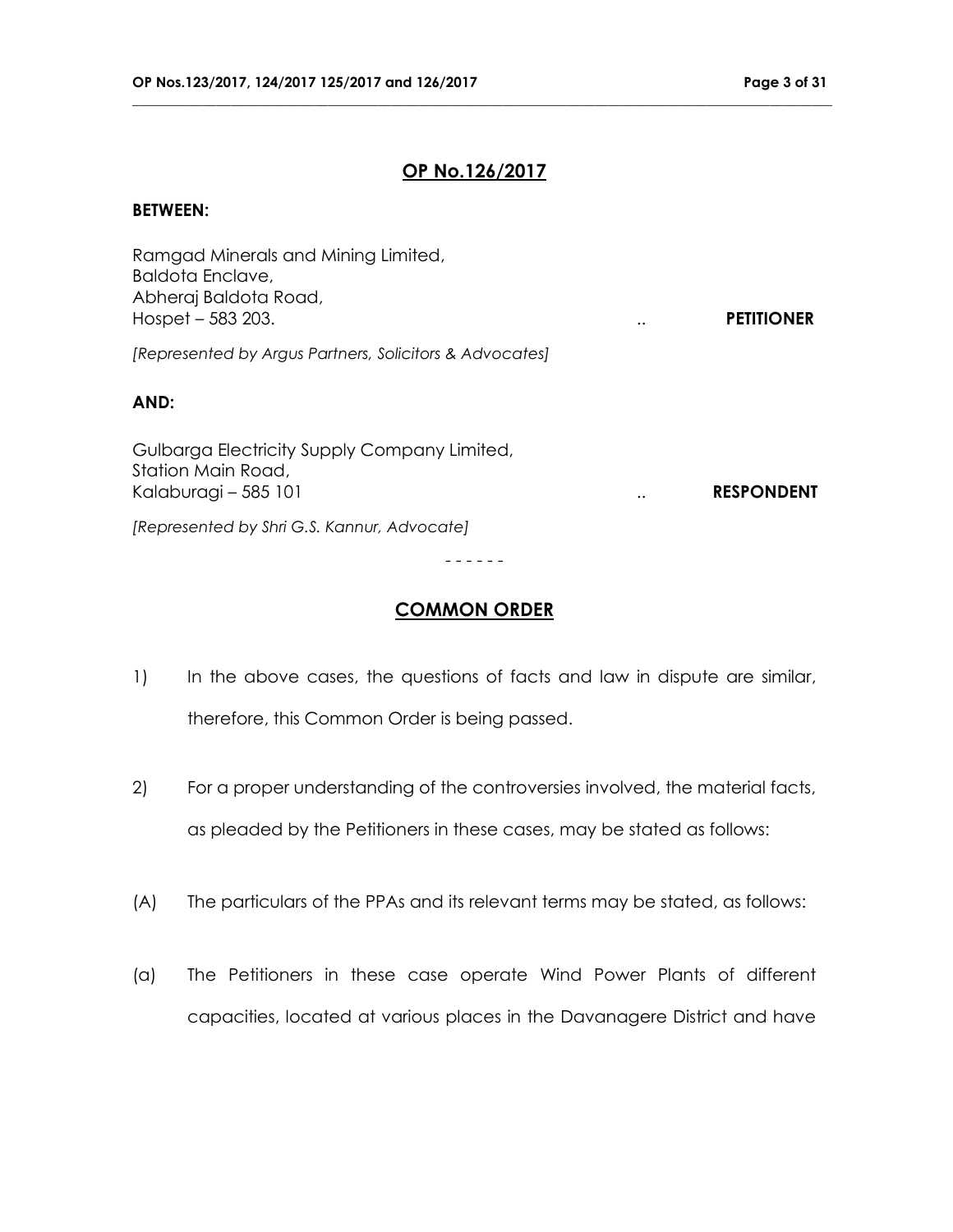entered into the Power Purchase Agreements (PPAs) with the Respondent-

**\_\_\_\_\_\_\_\_\_\_\_\_\_\_\_\_\_\_\_\_\_\_\_\_\_\_\_\_\_\_\_\_\_\_\_\_\_\_\_\_\_\_\_\_\_\_\_\_\_\_\_\_\_\_\_\_\_\_\_\_\_\_\_\_\_\_\_\_\_\_\_\_\_\_\_\_\_\_\_\_\_\_\_\_\_\_\_\_\_\_\_\_\_\_\_\_\_\_\_\_**

Electricity Supply Company (ESCOM), as detailed below:

| Petitioner in OP No. | Capacity<br>of the Plant<br>(in MW) | Date of PPA | <b>Tariff agreed</b><br>(Rs.per unit) | Purchasing<br><b>ESCOM</b> |
|----------------------|-------------------------------------|-------------|---------------------------------------|----------------------------|
| 123/2017             | 0.6                                 | 26.07.2006  | 3.40                                  | <b>MESCOM</b>              |
| 124/2017             | 6.00                                | 26.07.2006  | 3.40                                  | <b>MESCOM</b>              |
| 125/2017             | 1.25                                | 25.08.2009  | 3.40                                  | <b>GESCOM</b>              |
| 126/2017             | 2.5                                 | 22.03.2010  | 3.70                                  | <b>GESCOM</b>              |

- (b) In all the PPAs, the provisions in Article 6, dealing with 'Billing and Payment' are similar. Article 6.1 relates to raising of Monthly Invoice for each Billing Period, for the energy supplied. Articles 6.2 and 6.3, which are relevant in these cases, are as follows:
	- *"6.2 Payment: ESCOM shall make payment of the amounts due in Indian Rupees within fifteen (15) days from the date of receipt of the Tariff Invoice by the designated office of the Corporation.*
	- *6.3 Late Payment: If any payment from ESCOM is not paid when due, there shall be due and payable to the Company interest at the rate of SBI medium term lending rate per annum for such payment from the date such payment was due until such payment is made in full."*
- (c) Article 6.5(v) of the PPAs, dealing with the right of the purchasing ESCOM, to claim a rebate in the Monthly Tariff Invoices, for having opened the Letter of Credit, reads as follows: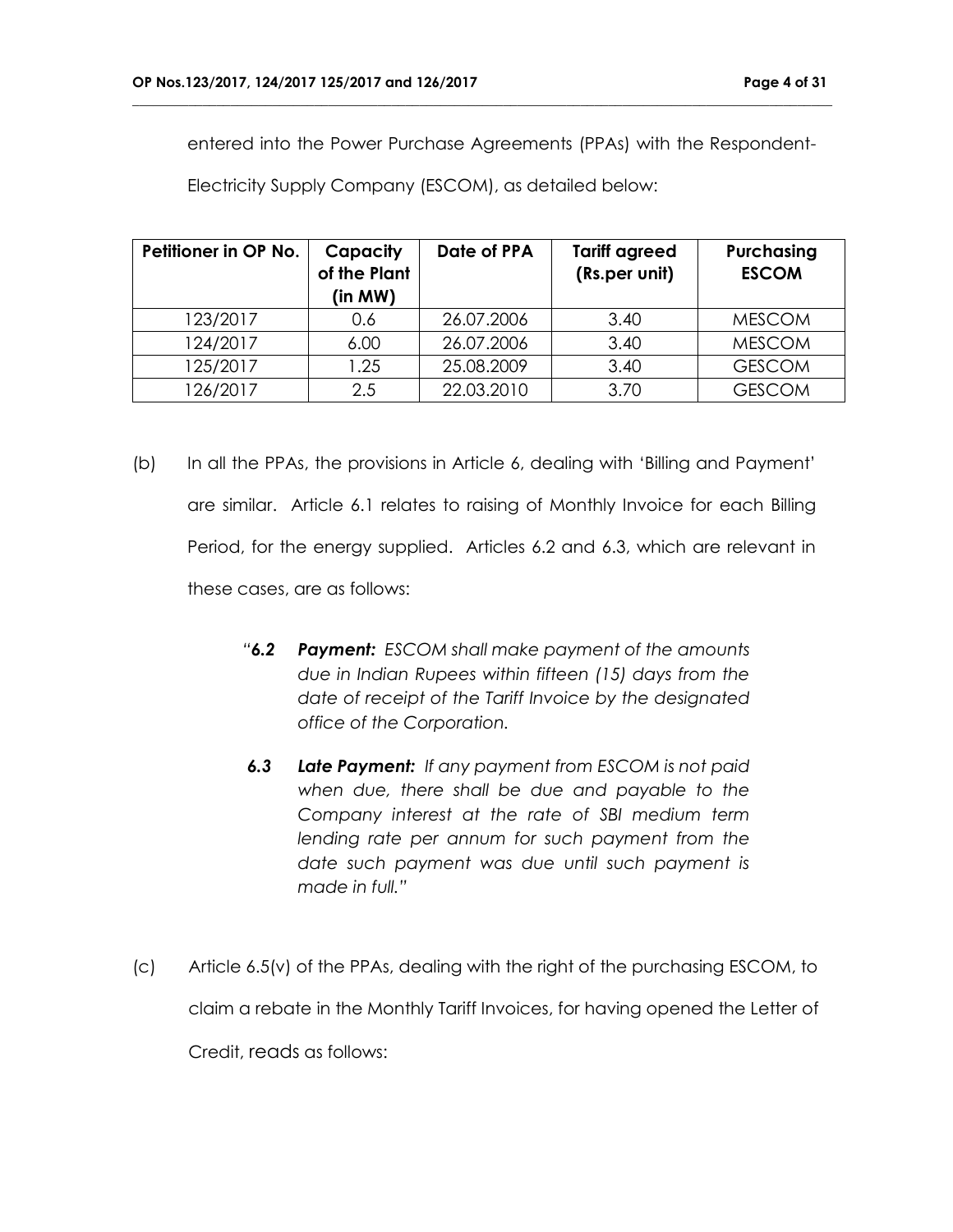#### *"6.5 Letter of Credit: XXX*

*XXX XXX XXX*

**\_\_\_\_\_\_\_\_\_\_\_\_\_\_\_\_\_\_\_\_\_\_\_\_\_\_\_\_\_\_\_\_\_\_\_\_\_\_\_\_\_\_\_\_\_\_\_\_\_\_\_\_\_\_\_\_\_\_\_\_\_\_\_\_\_\_\_\_\_\_\_\_\_\_\_\_\_\_\_\_\_\_\_\_\_\_\_\_\_\_\_\_\_\_\_\_\_\_\_\_**

- *(v) The Company shall allow a rebate of 1.8% of the Tariff Invoice or actual expenditure / charges for the LC amount incurred, whichever is higher, and the same shall be deducted from the monthly Tariff Invoice payable to the Company."*
- (B) The claims made by the Petitioners in different cases may be stated, as follows:
- (a) In OP No.123/2017, the claims made by the Petitioner are, as follows:
- (i) *Claim-1:*

This claim pertains to the accrued interest due to the delay in payment of the Monthly Invoices, as per Articles 6.2 and 6.3 of the PPA, as indicated in the following Table:

| SI.No. | Period                     | Amount (in Rs.) | Date of Demand |
|--------|----------------------------|-----------------|----------------|
|        | 2006-07 to 2012-13 (Upto   | 4,05,317        | 10.12.2013     |
|        | December, 2012)            |                 |                |
|        | 2013-14<br>March,<br>(Upto | 9.931           | 09.08.2016     |
|        | 2014                       |                 |                |
|        | <b>TOTAL</b>               | 4,15,248        |                |

(ii) *Claim-2:*

This claim pertains to the interest on the accrued interest, stated in Claim-1 above, from the respective dates of demand, till 30.06.2017, totally amounting to Rs.2,07,361/-.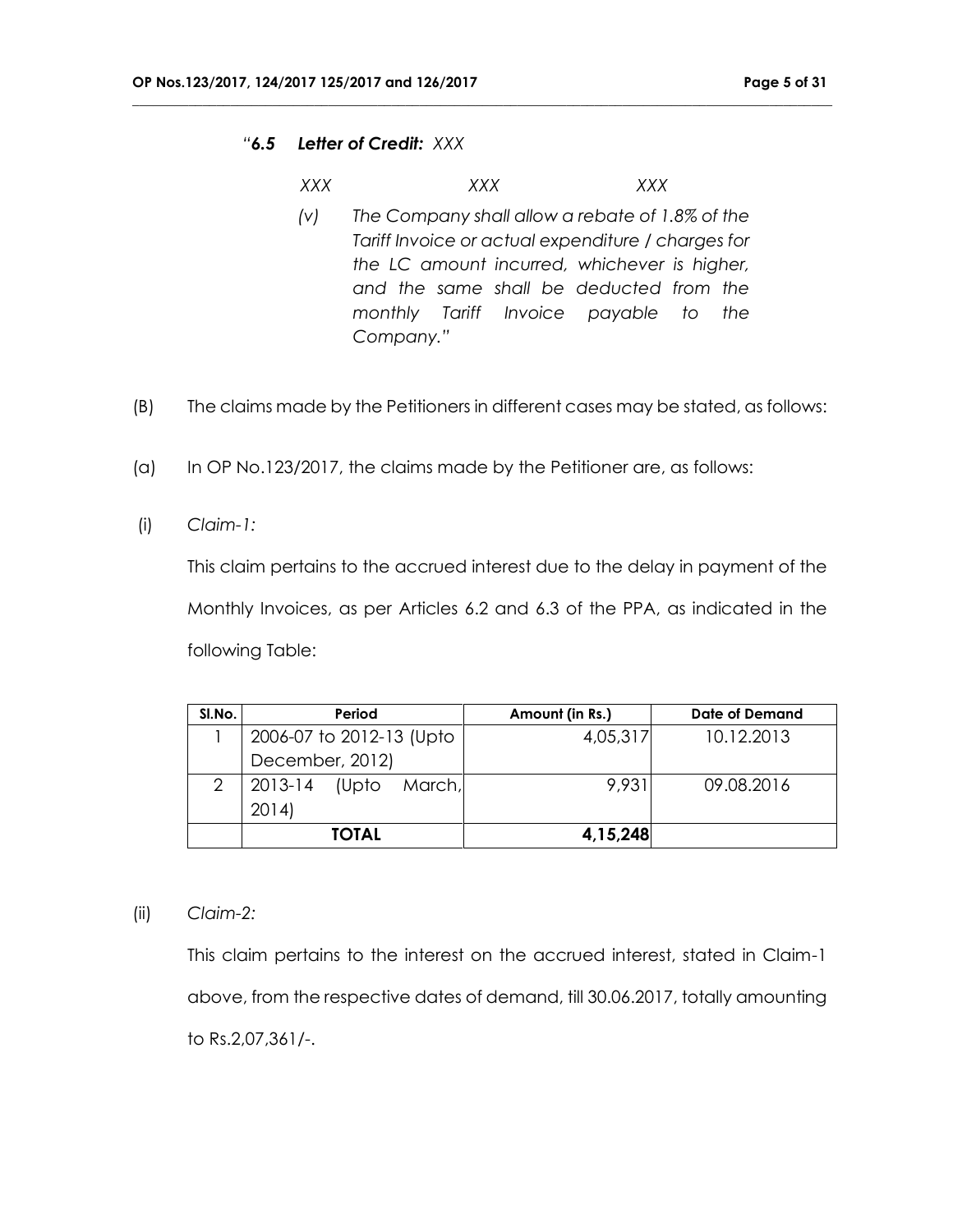(b) In OP No.124/2017, the claims made by the Petitioner are, as follows:

**\_\_\_\_\_\_\_\_\_\_\_\_\_\_\_\_\_\_\_\_\_\_\_\_\_\_\_\_\_\_\_\_\_\_\_\_\_\_\_\_\_\_\_\_\_\_\_\_\_\_\_\_\_\_\_\_\_\_\_\_\_\_\_\_\_\_\_\_\_\_\_\_\_\_\_\_\_\_\_\_\_\_\_\_\_\_\_\_\_\_\_\_\_\_\_\_\_\_\_\_**

#### (i) *Claim-1:*

This claim pertains to the accrued interest due to the delay in payment of the Monthly Invoices, as per Articles 6.2 and 6.3 of the PPA, as indicated in the following Table:

| SI.No. | Period                     | Amount (in Rs.) | Date of Demand |
|--------|----------------------------|-----------------|----------------|
|        | 2006-07 to 2012-13 (Upto   | 34,43,232       | 10.12.2013     |
|        | December, 2012)            |                 |                |
| 2      | 2013-14<br>(Upto<br>March, | 86,089          | 09.08.2016     |
|        | 2014                       |                 |                |
| 3      | 2015-16<br>March,<br>(upto | 3,297           | 09.08.2016     |
|        | 2016)                      |                 |                |
|        | <b>TOTAL</b>               | 35,32,618       |                |

### (ii) *Claim-2:*

This claim pertains to the interest on the accrued interest, stated in Claim-1 above, from the respective dates of demand, till 30.06.2017, totally amounting to Rs.17,62,183/-.

- (c) In OP No.125/2017, the claims made by the Petitioner are, as follows:
- (i) *Claim-1:*

This claim pertains to the accrued interest due to the delay in payment of the Monthly Invoices, as per Articles 6.2 and 6.3 of the PPA, as indicated in the following Table: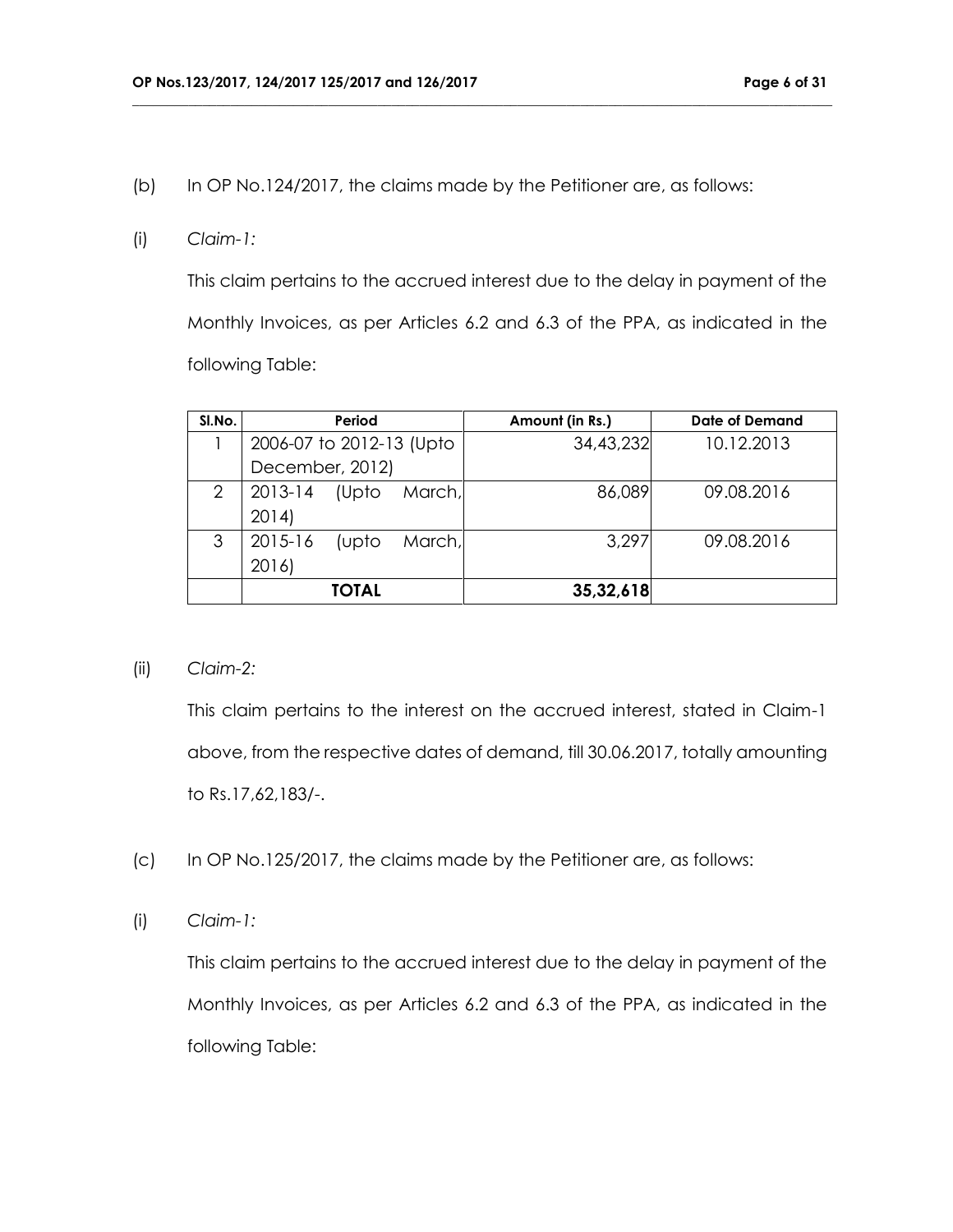| SI.No. | Period                   | Amount (in Rs.) | <b>Date of Demand</b> |
|--------|--------------------------|-----------------|-----------------------|
|        | 2009-10 to 2012-13 (Upto | 9,34,402        | 10.12.2013            |
|        | April, 2013)             |                 |                       |
| 2      | 2014-15 to 2015-16 (Upto | 42,910          | 09.08.2016            |
|        | December, 2015)          |                 |                       |
| 3      | February, 2016 to        | 15,176          | 28.11.2016            |
|        | July, 2016               |                 |                       |
|        | <b>TOTAL</b>             | 9.92,488        |                       |

**\_\_\_\_\_\_\_\_\_\_\_\_\_\_\_\_\_\_\_\_\_\_\_\_\_\_\_\_\_\_\_\_\_\_\_\_\_\_\_\_\_\_\_\_\_\_\_\_\_\_\_\_\_\_\_\_\_\_\_\_\_\_\_\_\_\_\_\_\_\_\_\_\_\_\_\_\_\_\_\_\_\_\_\_\_\_\_\_\_\_\_\_\_\_\_\_\_\_\_\_**

#### (ii) *Claim-2:*

This claim pertains to deduction of LC charges without furnishing the valid LC for the period from April, 2015 to June, 2016, amounting to Rs.1,67,337/-, and also the interest on it, amounting to Rs.24,112/- upto 31.12.2016. This total amount of Rs.1,91,448/- was demanded on 27.01.2017.

(iii) *Claim-3:*

This claim pertains to the interest, stated in Claims-1 and 2 above, from the respective dates of demand till 30.06.2017, totally amounting to Rs.4,92,929/-.

- (d) In OP No.126/2017, the claims made by the Petitioner are, as follows:
- (i) *Claim-1:*

This claim pertains to the accrued interest, due to the delay in payment of the Monthly Invoices, as per Articles 6.2 and 6.3 of the PPA, as indicated in the following Table: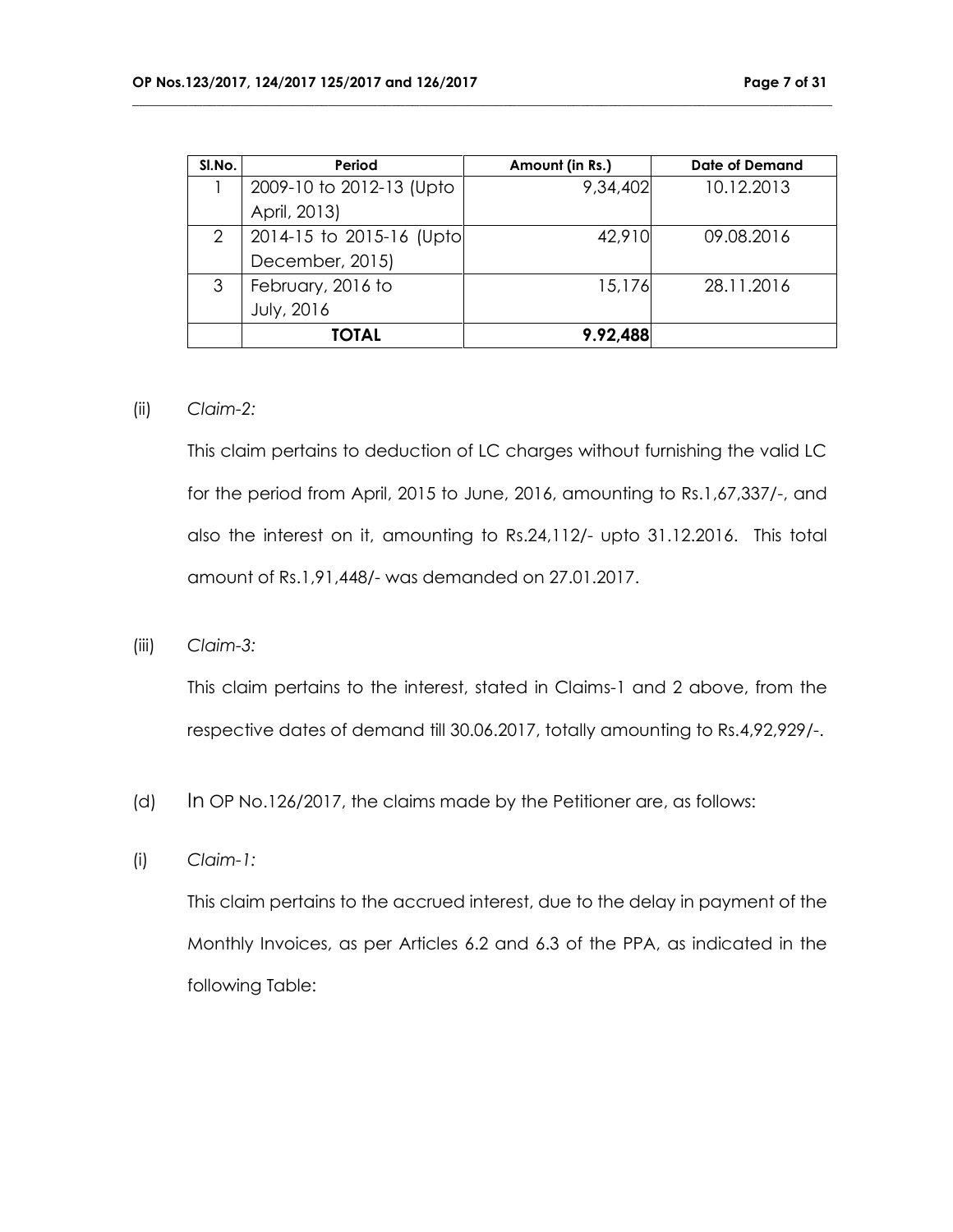| SI.No. | Period                   | Amount (in Rs.) | Date of Demand |
|--------|--------------------------|-----------------|----------------|
|        | 2009-10 to 2012-13 (Upto | 21,13,488       | 10.12.2013     |
|        | April, 2013)             |                 |                |
| 2      | April, 2015 to December, | 92,152          | 09.08.2016     |
|        | 2015                     |                 |                |
| 3      | January, 2016 to June,   | 24,922          | 28.11.2016     |
|        | 2016                     |                 |                |
|        | <b>TOTAL</b>             | 22,30,562       |                |

**\_\_\_\_\_\_\_\_\_\_\_\_\_\_\_\_\_\_\_\_\_\_\_\_\_\_\_\_\_\_\_\_\_\_\_\_\_\_\_\_\_\_\_\_\_\_\_\_\_\_\_\_\_\_\_\_\_\_\_\_\_\_\_\_\_\_\_\_\_\_\_\_\_\_\_\_\_\_\_\_\_\_\_\_\_\_\_\_\_\_\_\_\_\_\_\_\_\_\_\_**

#### (ii) *Claim-2:*

This claim pertains to deduction of LC charges without furnishing the valid LC for the period from April, 2015 to June, 2016, amounting to Rs.3,69,177/-, and also the interest on it, amounting to Rs.53,989/- upto 31.12.2016. This total amount of Rs.4,23,166/- was demanded on 27.01.2017.

(iii) *Claim-3:*

This claim pertains to the interest, stated in Claims-1 and 2 above, from the respective dates of demand till 30.06.2017, totally amounting to Rs.11,21,401/-.

- (C) The Petitioners have pleaded the following facts, in order to establish that their claims are within the period of limitation.
- (a) The claim in all the cases being one for interest, is a recurring claim and cannot be said to be barred by limitation.
- (b) In OP No.123/2017 and OP No.124/2017, the Petitioners have stated that the Respondent (MESCOM), vide its letter dated 07.02.2014, E-mail dated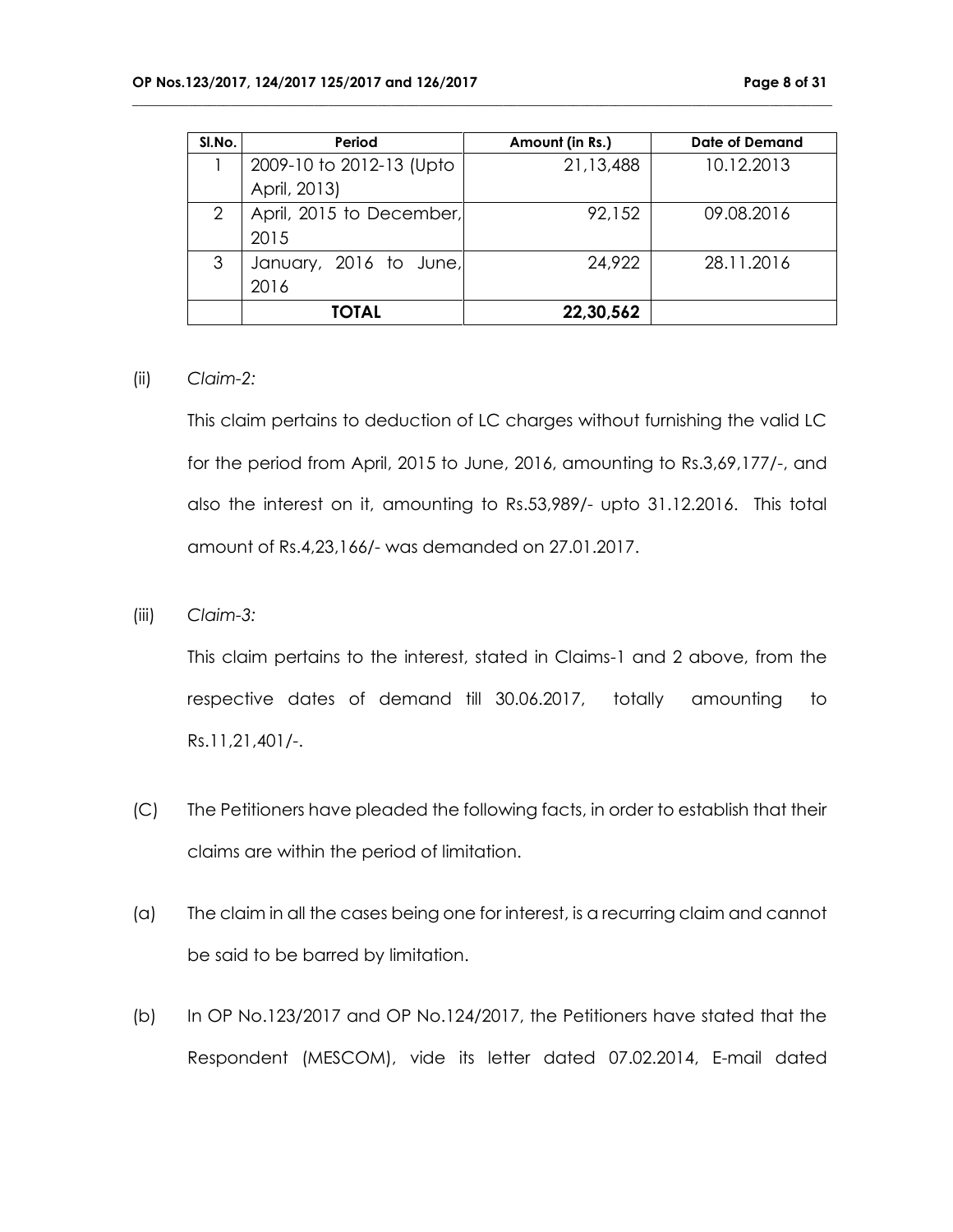17.03.2016 and reply letter dated 05.04.2017, has acknowledged its liability to pay the debt, therefore, under Section 18 of the Limitation Act, 1963, the period of limitation is extended from 05.04.2017 to 04.04.2020.

- (c) In all the cases, it is stated that, in any event, assuming, but not admitting, that there are delays or laches in claiming the outstanding amounts, the same are completely *bonafide* and the Petitioners seek leave to separately make applications for condonation of the same. Subsequently, the Petitioners have made applications under Section 5 of the Limitation Act, 1963.
- (D) The alternative ground in all the cases is that, the Respondents have failed to establish the Letter of Credit within the time stipulated in the PPA, thereby the Petitioners could not recover the outstanding amounts, due to it, by encashment of the Letter of Credit, and because of such breach of obligation on the part of the Respondents, the Petitioners in all the cases are entitled to recover the outstanding amounts. Therefore, the Petitioners in all the cases have made an alternative prayer to direct the Respondents to pay the entire amounts claimed in the respective cases.
- 3) Upon Notices, the Respondent in each of the cases has appeared through its counsel and filed its Statement of Objections. The defence taken by the Respondents in OP No.123/2017, OP No.124/2017 and OP No.125/2017 may be stated as follows: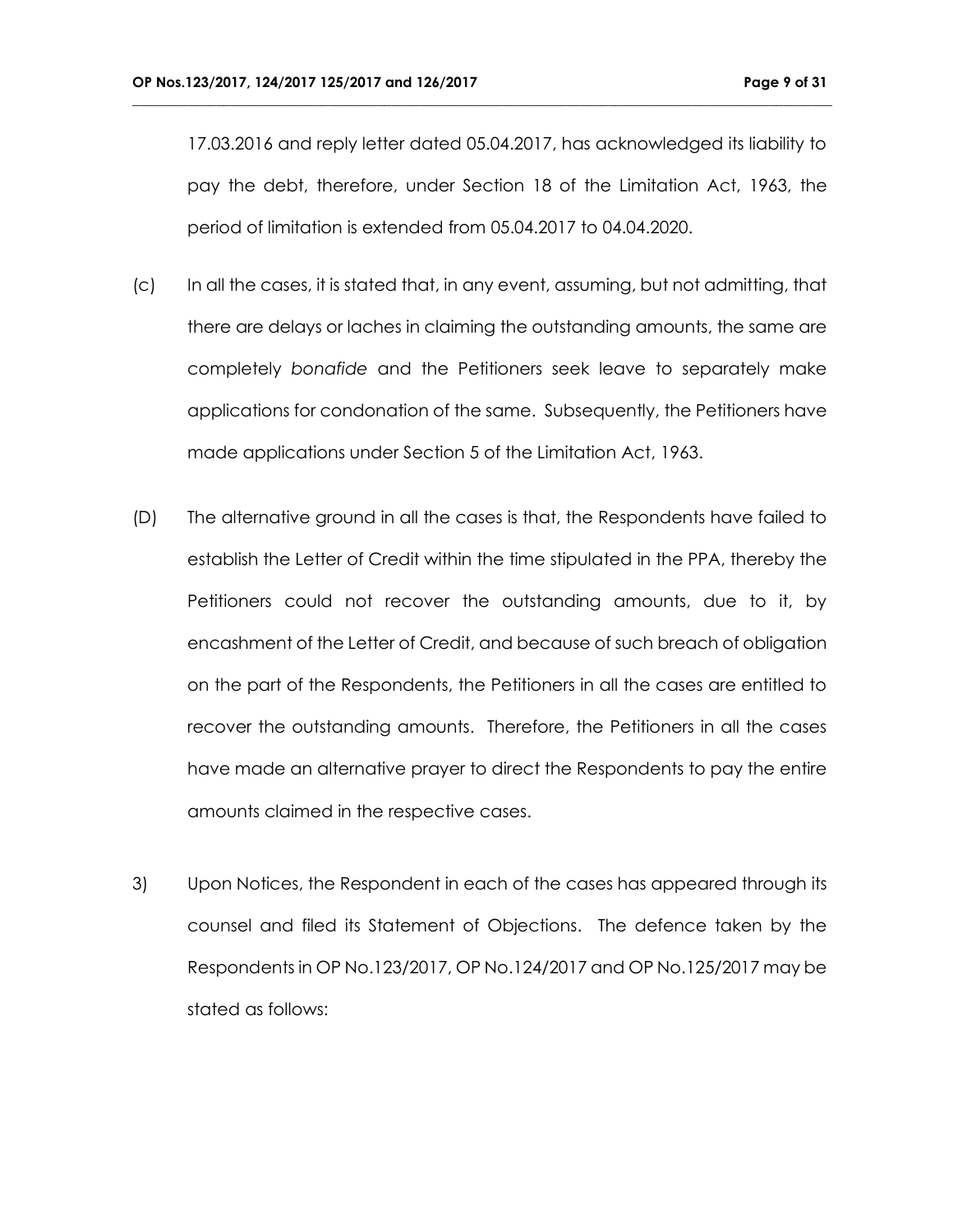(a) The claim pertaining to the recovery of accrued interest, for the period prior to 22.07.2014, cannot be entertained, as the same is time barred.

- (b) In OP No.123/2017 and OP No.124/2017, the Respondent has not denied the issuance of the reply letters dated 07.02.2014, as stated by the Petitioners therein. The Respondent has also not denied the issuance of the E-mail dated 17.03.2016 and the reply letter dated 05.04.2017, as stated by the Petitioners.
- (c) The entitlement for the claim of interest on the accrued interest, made by the Petitioners, is denied by the Respondents, contending that there is no enabling provision in the PPA, to raise such a claim.
- (d) In OP No.125/2017, the Respondent has stated that the major portion of deduction of the Letter of Credit charges had taken place, when the Letter of Credit was alive and the deduction of the Letter of Credit charges, if any, during the period when there was no valid Letter of Credit, would be refunded.
- 4) The defence taken by the Respondent in OP No.126/2017 may be stated as follows:
- (a) The Respondent has contended that, the Letter of Credit was opened for Rs.8.95 Lakhs on 21.05.2014, in the name of the Petitioner, at the State Bank of Hyderabad (SBH), Supermarket, Kalaburagi, with the expiry date on 15.04.2015. Thereafter, another Letter of Credit was opened for Rs.17 Lakhs, vide Letter of Credit No.202231521LC0000031, dated 20.04.2015, in the name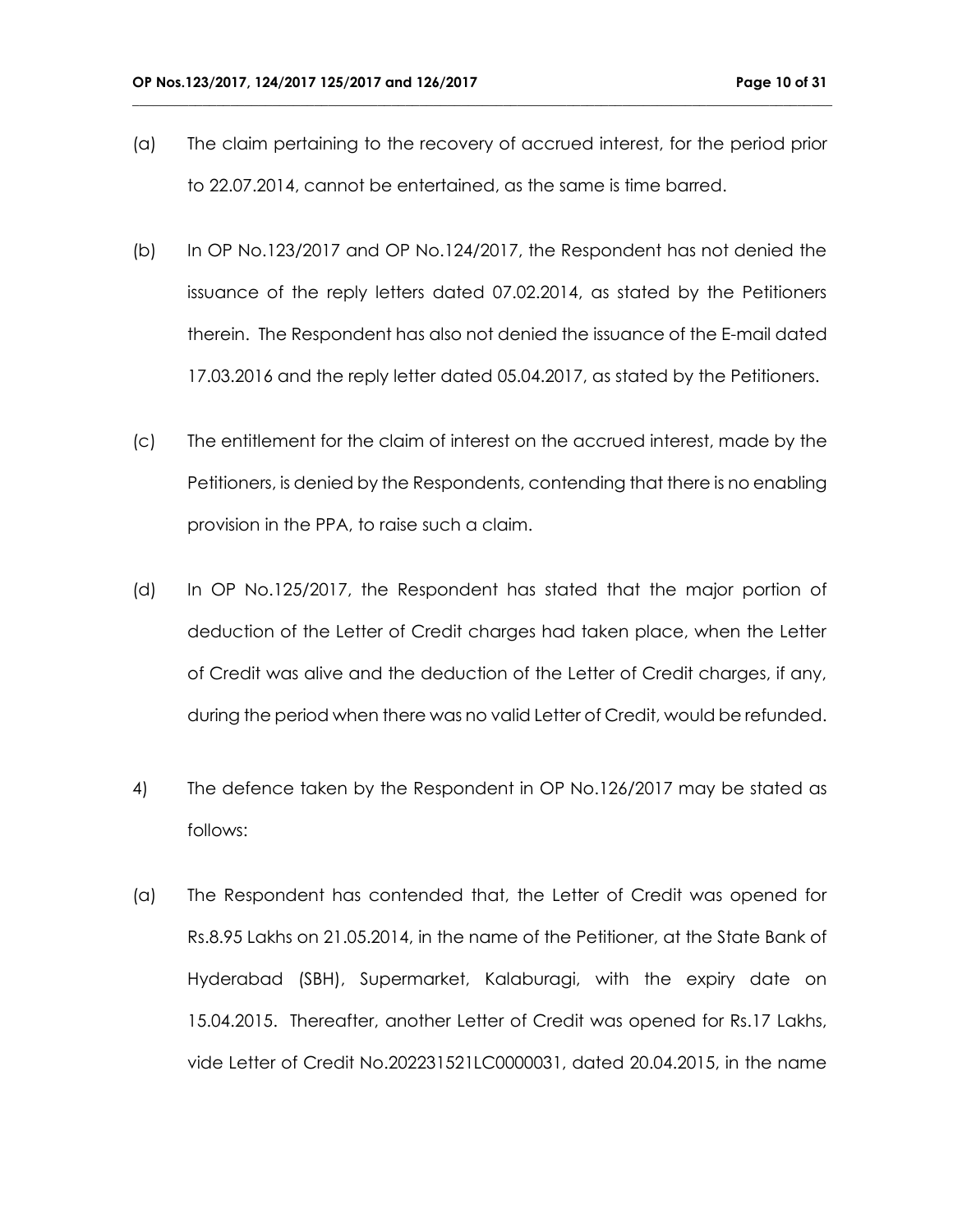of the Petitioner, at SBH, Kalaburagi, with the expiry date on 19.04.2016. Accordingly, the Respondent has contended that the Letter of Credit was active upto 19.04.2016 and action was taken with the SBH, Kalaburagi, for the renewal of the Letter of Credit, vide letters dated 26.05.2016 and 21.11.2017. It is contended that, the claim pertaining to deduction of the Letter of Credit charges, for the period from April, 2015 to June, 2016, amounting to Rs.1,67,337/-, as claimed by the Petitioner, was not true and that the rebate was deducted for this period, when the Letter of Credit was active. It is stated by the Respondent that, the rebate deducted after the expiry of the Letter of Credit, i.e., from 19.05.2016, would be reimbursed.

- (b) In reply to the claim of the Petitioner, regarding the delay in payment of the Monthly Invoices, it is stated that, the payment was made according to the invoices raised by the Petitioner, as per the fund availability.
- (c) It is stated by the Respondent that, long term PPA, entered into with the Petitioner, at the rate of Rs.3.47 / Rs.3.79 per unit, is a burden to the Respondent and now-a-days, the captive generation on a long term basis, with a tariff of Rs.1.5 per unit, is available. Here itself, it may be observed that, such a contention of the Respondent is irrelevant in the present case.
- (d) The Respondent has stated that, the Petitioner may be called upon for reconciliation of the interest for the delayed payments and the rebate deducted after the expiry of the Letter of Credit, for the period from 19.05.2016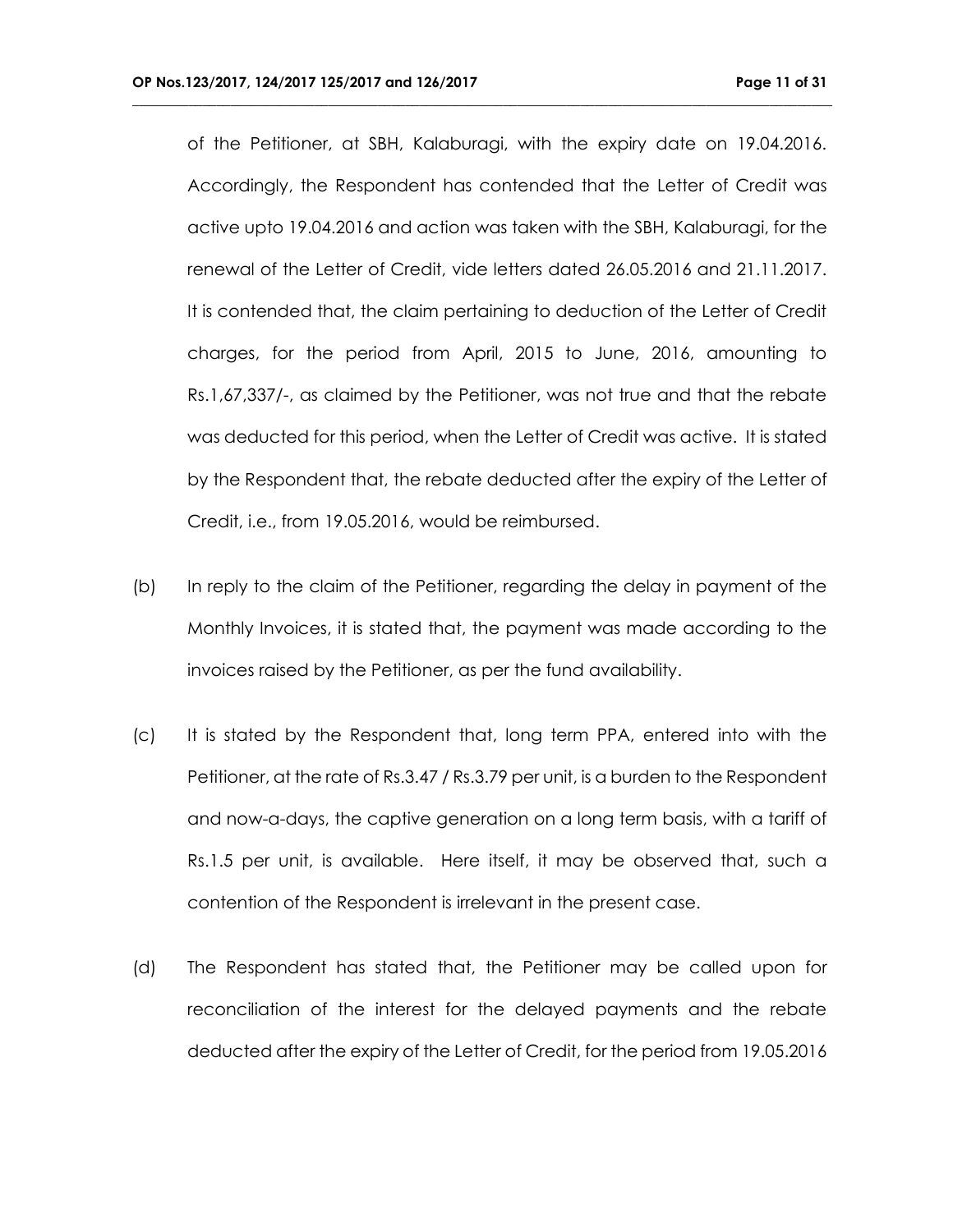to June, 2017, and that the Respondent would reimburse the amount, found due, if any, in the ensuing bills.

- (e) It may be noted that, this Respondent has not contended the bar of limitation for any claims. However, the bar of limitation being a legal issue, the same has to be considered, before granting any relief.
- 5) In all the cases, the Petitioner have filed Rejoinders, stating that, the Petitioners' account with the Respondent is a running account and that the dues pending from the Respondent to the Petitioner are united to form one continuous demand, since the commencement of the PPA, till date, and that the dealings between the Petitioners and the Respondents did not expire with one supply, but has been continuing, till date and, therefore, the deliveries have become united with one another and form one continuous demand, which has been carried forward from year-to-year, till date. Further that, in the case of a running account, the limitation for recovery of money due is to be computed from the date of the last payment, as per Article 14 read with Section 19 of the Limitation Act, 1963.
- 6) We have heard the learned counsel for both the sides and considered the respective pleadings and documents produced by the parties. The following issues would arise, for consideration: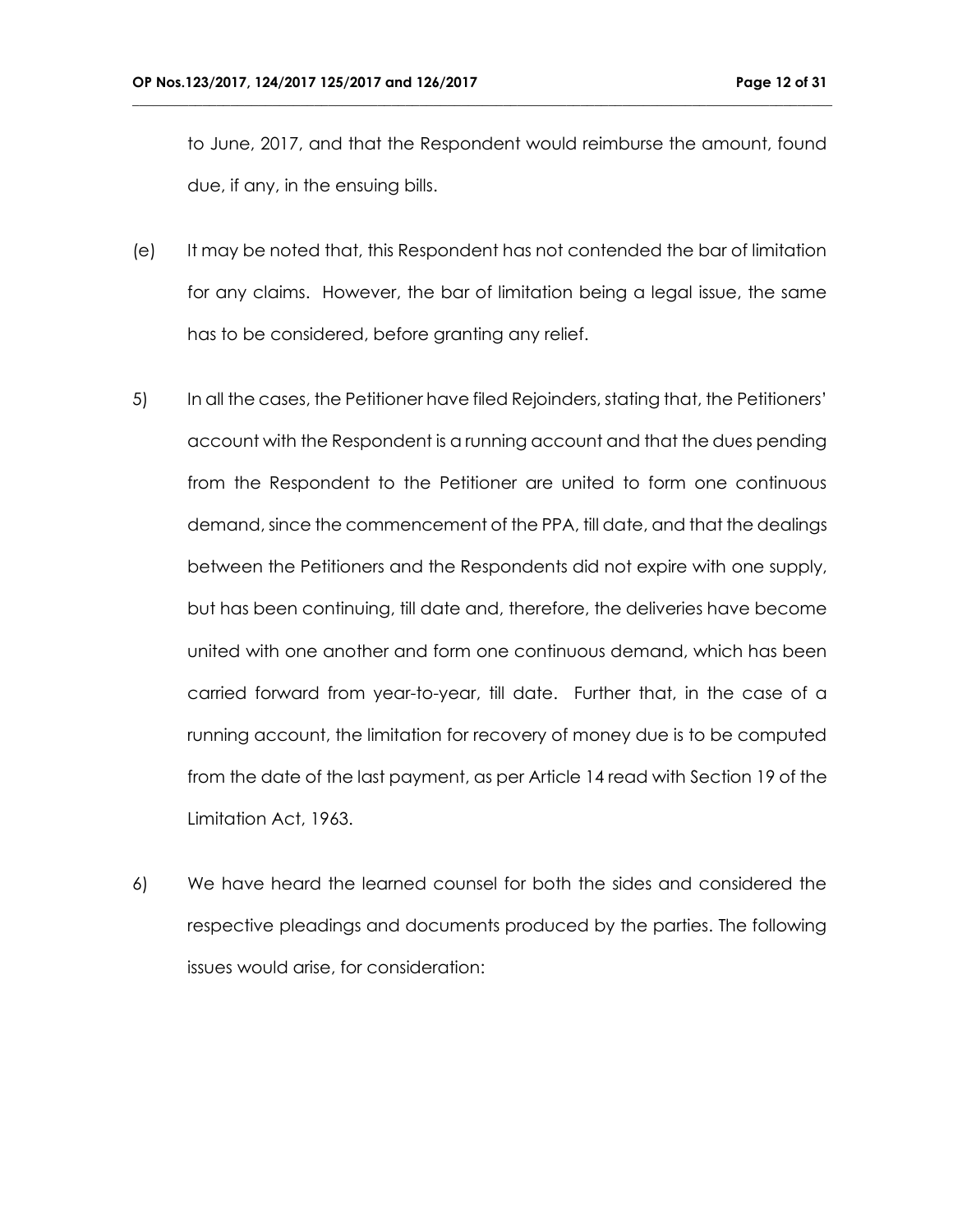(1) Whether the claims made by the Petitioners for interest on the accrued interest, due to the delay in payment of the Monthly Tariff Invoices, are permitted under the terms of the PPA?

- (2) Whether any portion of the claim pertaining to the accrued interest, due to the delay in payment of the Monthly Tariff Invoice, is barred by time?
- (3) Whether any portion of the claim for interest on the accrued interest, is barred by time?
- (4) Whether in OP No.125/2017 and OP No.126/2017, the Petitioners are entitled to interest or compensation on the amount of illegal deductions of the Letter of Credit charges, from the respective dates of illegal deductions till the date of this Order?
- (5) Whether the Petitioners in OP No.123/2017 and OP No.124/2017 have proved the 'acknowledgment of debts' alleged in those cases, and if so, what are its effect?
- (6) Whether the Petitioners are entitled to appropriate the payments made by the Respondents, as being towards the entire outstanding amounts and could claim 'part-payment' towards the outstanding amounts, as required under Section 19 of the Limitation Act, 1963?
- (7) During which period the Respondents in OP No.125/2017 and OP No.126/2017 have illegally deducted the charges towards rebate of 1.8% of the Monthly Tariff Invoice, without keeping the Letter of Credit in force?
- (8) Whether the Petitioners are entitled to interest on the amounts legally found outstanding under Issues (2) and (3) above, from the date of filing of the Petitions to the date of realization, and if so, at what rate?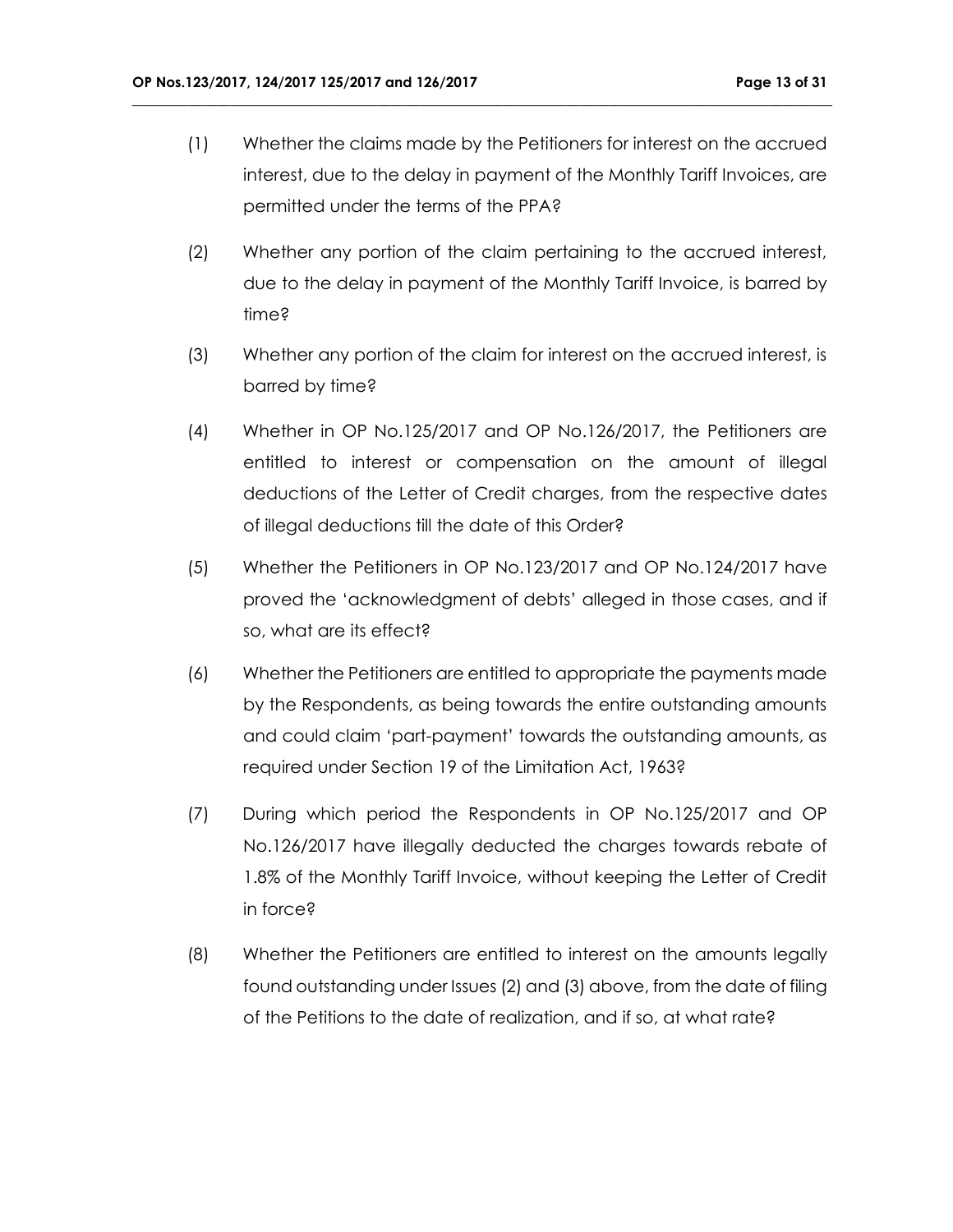(9) Whether the Applications filed by the Petitioners under Section 5 of the Limitation Act, claiming condonation of delay, if any, in filing the Petitions, could be allowed or not?

- (10) Whether the Petitioners are entitled to claim the outstanding amounts, as claimed in the Petitions, on the ground of breach of obligation, on the part of the Respondents, in not opening the Letters of Credit soon after the execution of the PPAs?
- (11) What Order?
- 7) After considering the submissions of the learned counsel for the parties and the pleadings on record, our findings on the above Issues are as follows:
- 8) **ISSUE No.(1):** *Whether the claims made by the Petitioners for interest on the accrued interest, due to the delay in payment of the Monthly Tariff Invoices, are permitted under the terms of the PPA?*
- (a) The learned counsel for the Petitioners submitted that Article 6.3 of the PPA, pertaining to payment of interest itself, would cover the right of the Petitioners to claim interest for the non-payment of accrued interest. On the other hand, the learned counsel for the Respondents submitted that, Article 6.3 of the PPA does not authorize to charge interest on the non-payment of accrued interest.
- (b) We shall now examine below the rival contentions on the above issue, keeping in mind the various terms of the PPA.
- (c) Article 6.1 of the PPA provides for issuance of a Monthly Tariff Invoice for each Billing Period to the 1<sup>st</sup> Respondent, setting forth the amounts payable by the Respondent for the Delivered Energy. Article 6.2 provides that the Respondent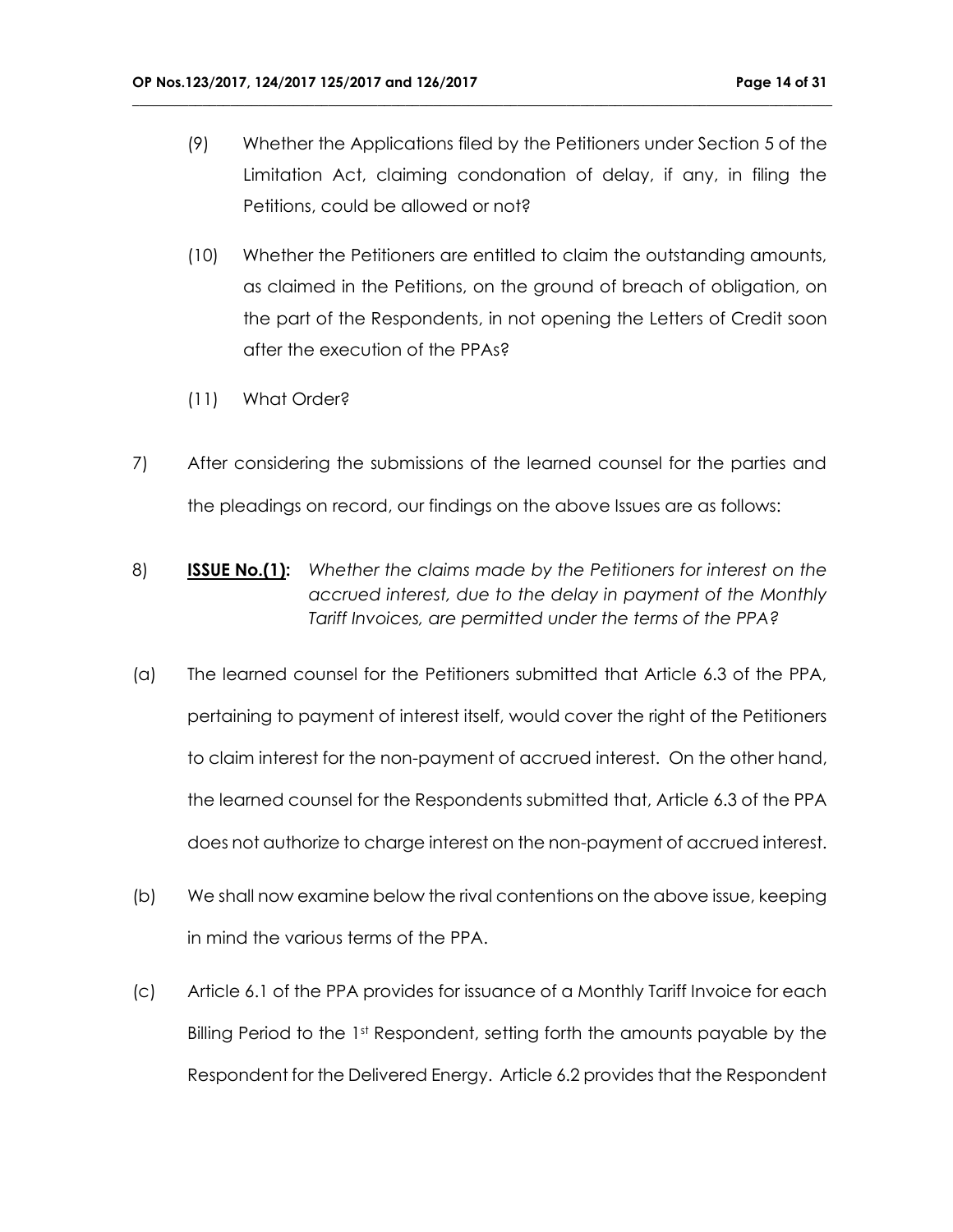shall make payment within fifteen days from the date of receipt of the Monthly Tariff Invoice. Article 6.3, which provides for Late Payment, states that, *"if any payment from ESCOM is not paid when due, there shall be due and payable to the Company interest at the rate of SBI medium term lending rate per annum for such payment from the date such payment was due until such payment is made in full."* The 'Due Date of Payment' is defined in the PPA as, *"'Due Date of Payment' in respect of a Monthly Invoice means the date, which is 15 (fifteen) days from the date of receipt of such invoices by the designated official of ESCOM."* The conjoint reading of Articles 6.1, 6.2 and 6.3 of the PPA, along with the definition of 'Due Date of Payment', would show that these provisions do not authorize the Petitioner (generator) to claim 'interest on interest'. Unless there is a specific provision in the PPA for charging of interest on interest, the Petitioner is not entitled to do so. The opening phrase in Article 6.3, *"If any payment from ESCOM is not paid when due"* clearly refers to the amount claimed in the Monthly Tariff Invoice. The further phrases, "*such payment*" used in Article 6.3 would also clearly refer to the amounts mentioned in the Monthly Tariff Invoices. Therefore, we are of the view that the claim of the Petitioner in all these Petitions regarding charging of interest on interest becoming due on the delayed payments of Tariff Invoices, is not sustainable.

**\_\_\_\_\_\_\_\_\_\_\_\_\_\_\_\_\_\_\_\_\_\_\_\_\_\_\_\_\_\_\_\_\_\_\_\_\_\_\_\_\_\_\_\_\_\_\_\_\_\_\_\_\_\_\_\_\_\_\_\_\_\_\_\_\_\_\_\_\_\_\_\_\_\_\_\_\_\_\_\_\_\_\_\_\_\_\_\_\_\_\_\_\_\_\_\_\_\_\_\_**

(d) Therefore, Issue No(1) is answered in the negative.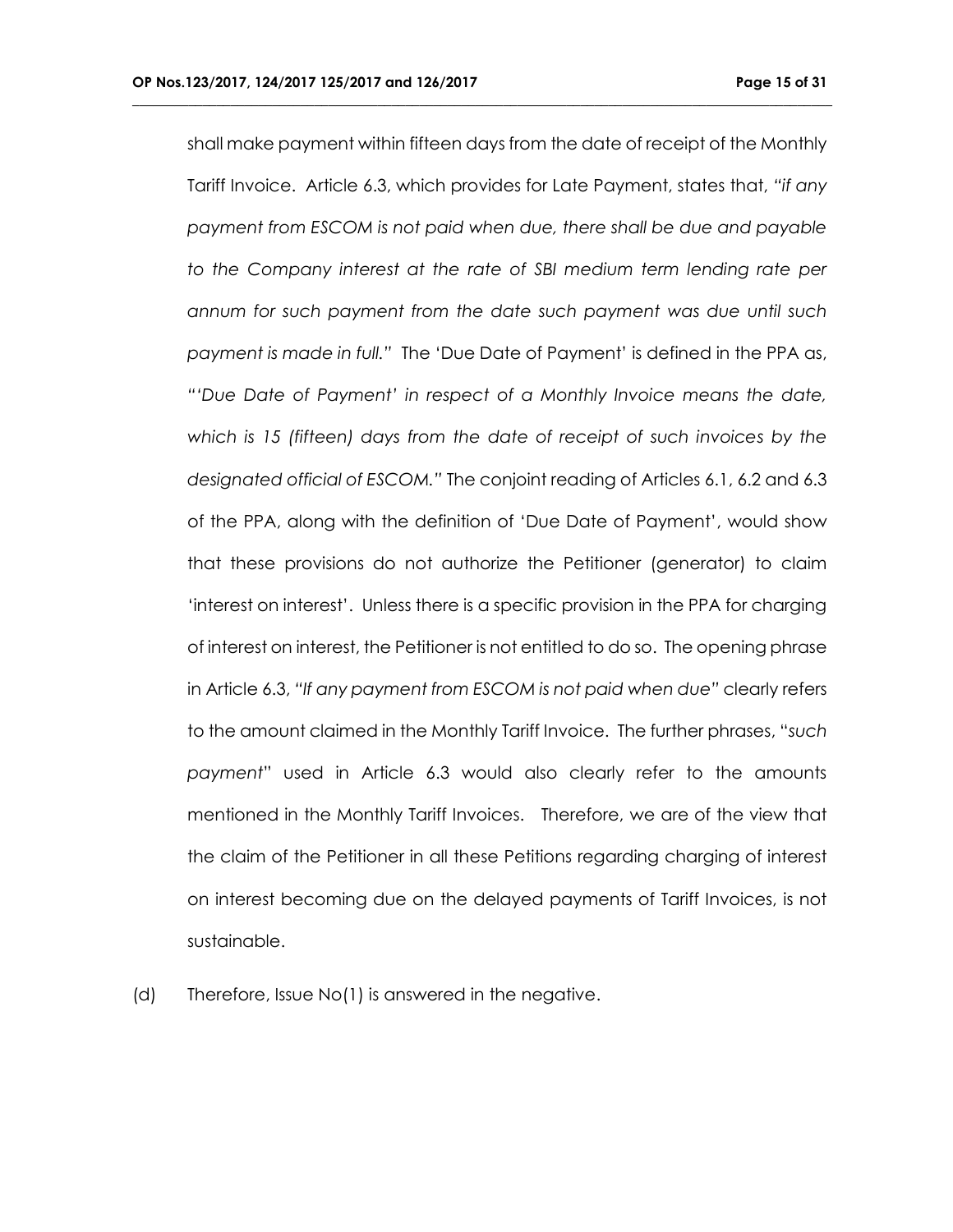9) **ISSUE No.(2):** *Whether any portion of the claim pertaining to the accrued interest, due to the delay in payment of the Monthly Tariff Invoice, is barred by time?*

**\_\_\_\_\_\_\_\_\_\_\_\_\_\_\_\_\_\_\_\_\_\_\_\_\_\_\_\_\_\_\_\_\_\_\_\_\_\_\_\_\_\_\_\_\_\_\_\_\_\_\_\_\_\_\_\_\_\_\_\_\_\_\_\_\_\_\_\_\_\_\_\_\_\_\_\_\_\_\_\_\_\_\_\_\_\_\_\_\_\_\_\_\_\_\_\_\_\_\_\_**

(a) At the outset, we note that the Hon'ble Supreme Court, in its recent decision dated 16.10.2015 in Civil Appeal No.6036/2012 (*A.P. Power Co-ordination Committee & others –Vs- Lanco Kondapalli Power Ltd & others*), has held that the provisions of the Limitation Act apply to the claims under Section 86(1)(f) of the Electricity Act, 2003. The relevant portion of the Order reads thus:

> *"29. ……………………………In the absence of any provision in the Electricity Act creating a new right upon a claimant to claim even monies barred by law of limitation, or taking away a right of the other side to take a lawful defence of limitation, we are persuaded to hold that in the light of nature of judicial power conferred on the Commission, claims coming for adjudication before it cannot be entertained or allowed if it is*  found legally not recoverable in a regular suit or any other *regular proceeding such as arbitration, on account of law of limitation. We have taken this view not only because it appears to be more just but also because unlike Labour laws and*  Industrial Disputes Act, the Electricity Act has no peculiar *philosophy or inherent underlying reasons requiring adherence to a contrary view.*

> *30……………. Hence we hold that a claim coming before the Commission cannot be entertained or allowed if it is barred by*  limitation prescribed for an ordinary suit before the civil *court……."*

(b) All these Petitions have been filed before this Commission on 21.07.2017. In all these cases, *Claim-1* pertains to the accrued interest, due to the delay in payment of the Monthly Tariff Invoices, as per Articles 6.2 and 6.3 of the PPAs.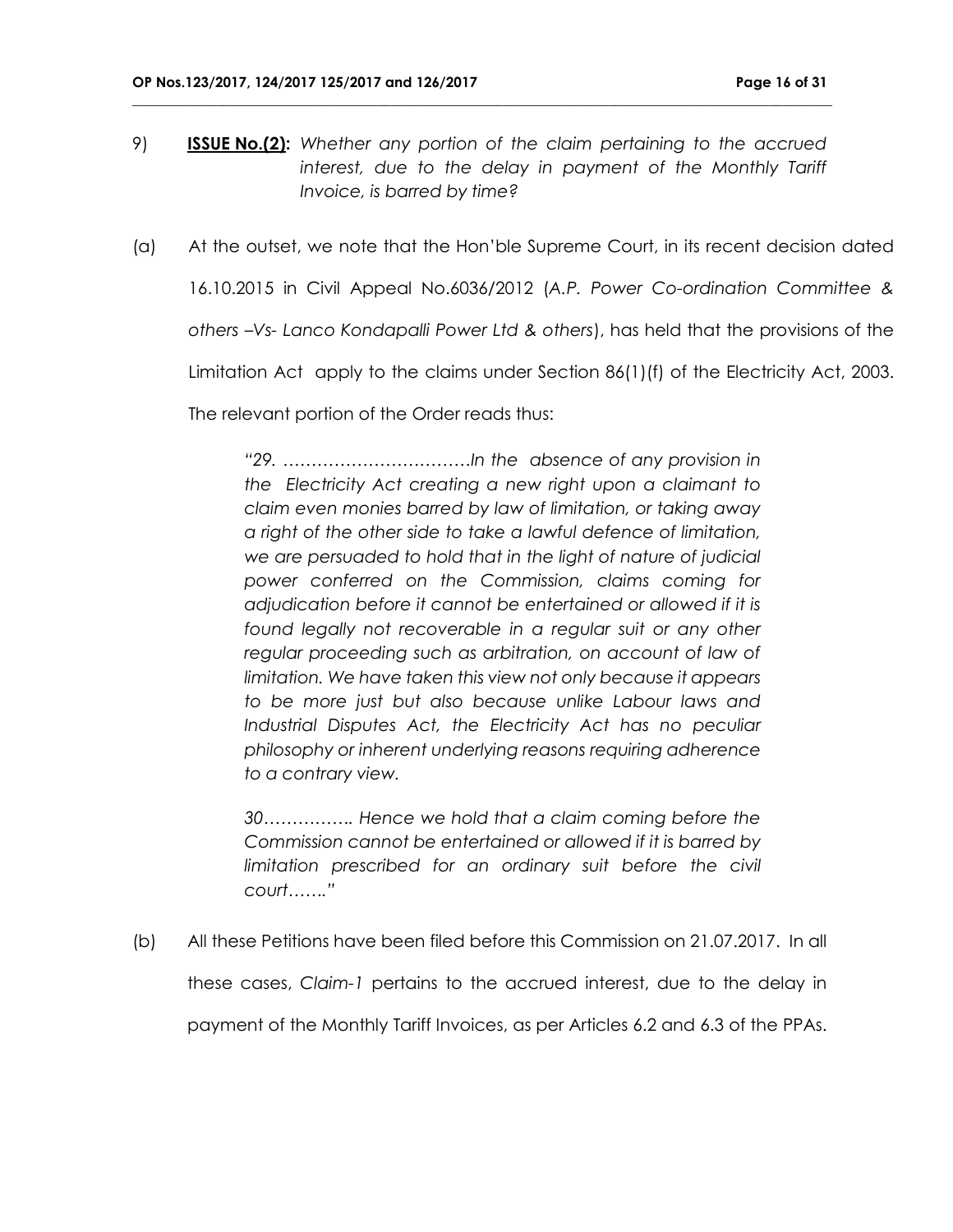Article 25 of the Limitation Act, 1963 would apply for recovery of interest,

**\_\_\_\_\_\_\_\_\_\_\_\_\_\_\_\_\_\_\_\_\_\_\_\_\_\_\_\_\_\_\_\_\_\_\_\_\_\_\_\_\_\_\_\_\_\_\_\_\_\_\_\_\_\_\_\_\_\_\_\_\_\_\_\_\_\_\_\_\_\_\_\_\_\_\_\_\_\_\_\_\_\_\_\_\_\_\_\_\_\_\_\_\_\_\_\_\_\_\_\_**

which reads thus:

| -6.6 | Description of                                                                                          | Period of      | Time from which period           |
|------|---------------------------------------------------------------------------------------------------------|----------------|----------------------------------|
|      | of Suit                                                                                                 | limitation     | begins to run                    |
|      | <b>25.</b> For money payable for<br>interest upon money due<br>from the defendant to<br>the plaintiff." | Three<br>vears | When the interest<br>becomes due |

- (c) As per the said Article, the period of limitation prescribed is three years from the date when the interest becomes due. In the event the amount claimed in the Monthly Tariff Invoice is not paid within the due date, then, as per Articles 6.2 and 6.3 of the PPA, the interest becomes payable on the amounts stated in the Monthly Tariff Invoices, soon after fifteen days from the date of receipt of the Tariff Invoices by the Respondents. Therefore, any claim for the accrued interest, due to delay in payment of the Monthly Tariff Invoices, made after the period of three years, soon after fifteen days from the date of receipt of the Tariff Invoices by the Respondents, would be barred by limitation, unless it is established that the limitation for making the claim could be extended, as per the other provisions of the Limitation Act.
- (d) The Petitioners have contended that the claim for interest in all the cases being a recurring claim, the same cannot be said to be barred by limitation. This contention is not correct. The 'recurring claim for interest' means, so long as the principal sum is not barred by limitation, the claim for interest is also not barred by limitation. However, if the principal amount is paid, the claim for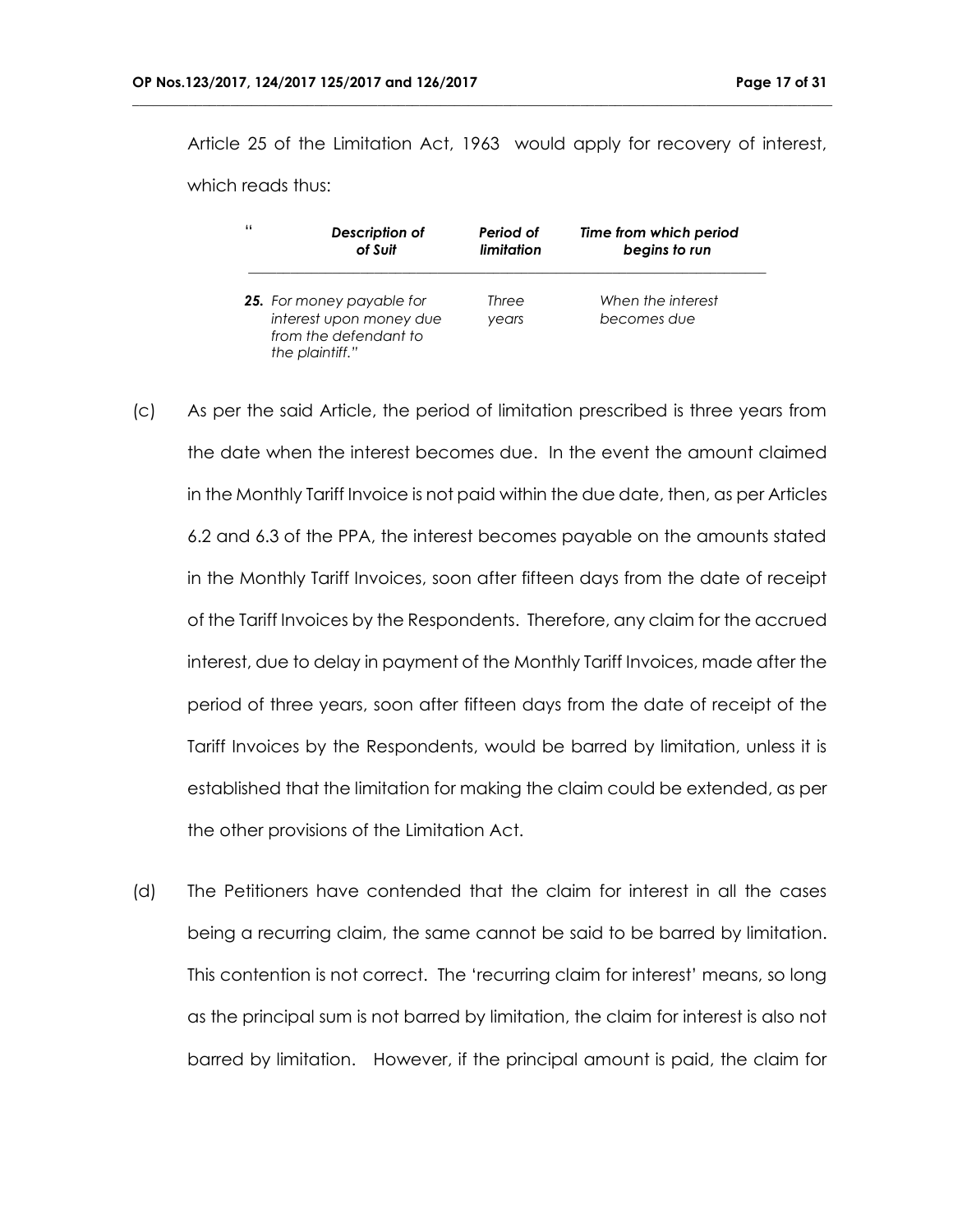interest should be within the period of limitation, from the date when the interest becomes due, under Article 25 of the Limitation Act. Therefore, this contention of the Petitioners is incorrect.

- 10) **ISSUE No.(3):** *Whether any portion of the claim for interest on the accrued interest, is barred by time?*
- (a) The other claim in all the cases pertains to interest payable for the nonpayment of the accrued interest. This claim for interest on interest is also governed by Article 25 of the Limitation Act. The interest payable for nonpayment of the accrued interest would become due from the date of nonpayment of the accrued interest. However, as noted on Issue No.(1) above, the claim for interest on interest is not maintainable. Therefore, the claim for interest on interest in all the cases is to be rejected.
- (b) Therefore, we answer Issue No.(3), accordingly.
- 11) **ISSUE No.(4):** *Whether in OP No.125/2017 and OP No.126/2017, the Petitioners are entitled to interest or compensation on the amount of illegal deductions of the Letter of Credit charges, from the respective dates of illegal deductions till the date of this Order?*
- (a) The claim pertaining to recovery of the illegal deduction of the Letter of Credit charges, without furnishing a valid Letter of Credit, is governed by the residuary Article 113 of the Limitation Act, which reads thus: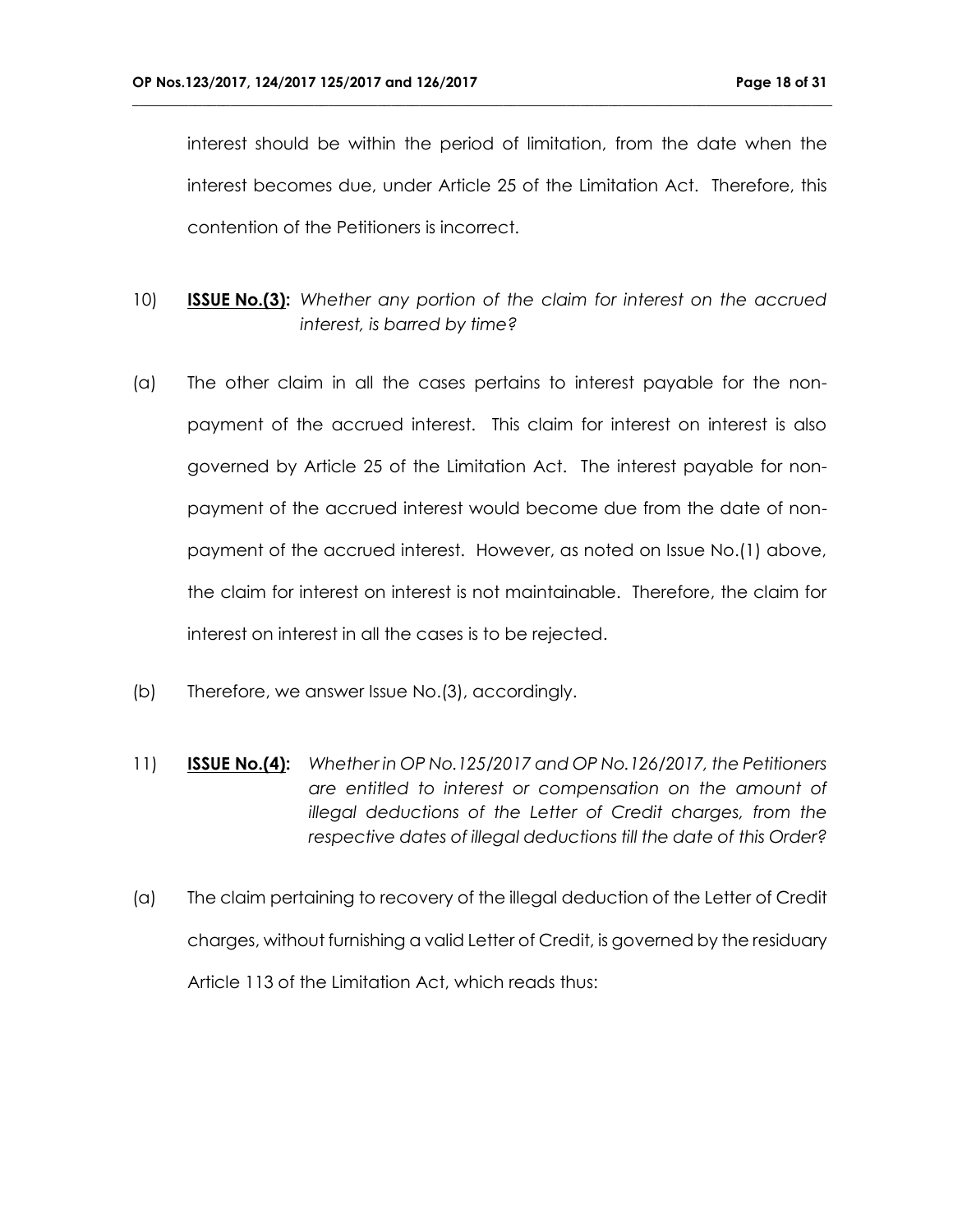| .<br>Suits for which there is no prescribed period |            |                        |  |
|----------------------------------------------------|------------|------------------------|--|
| Description of                                     | Period of  | Time from which period |  |
| of Suit                                            | limitation | begins to run          |  |
| 113. Any suit for which no                         | Three      | When the right         |  |
| period of limitation is                            | years      | to sue accrues         |  |
| provided elsewhere in<br>this Schedule."           |            |                        |  |

**\_\_\_\_\_\_\_\_\_\_\_\_\_\_\_\_\_\_\_\_\_\_\_\_\_\_\_\_\_\_\_\_\_\_\_\_\_\_\_\_\_\_\_\_\_\_\_\_\_\_\_\_\_\_\_\_\_\_\_\_\_\_\_\_\_\_\_\_\_\_\_\_\_\_\_\_\_\_\_\_\_\_\_\_\_\_\_\_\_\_\_\_\_\_\_\_\_\_\_\_**

The limitation for such claims will start, when the 'right to sue' accrues, i.e., from the respective dates of illegal deduction. In OP No.125/2017 and OP No.126/ 2017, such claim is made for the period from April, 2015 to June, 2016. Therefore, the claim made in OP No.125/2017 and OP No.126/2017 is within the period of limitation, as stipulated in Article 113 of the Limitation Act.

- (b) In these Petitions, the interest is also claimed on the outstanding amounts towards such illegal deduction, from the respective dates of illegal deduction till the date of this Order. The Petitioners can claim only compensation for such illegal deductions, but they cannot claim interest on it. However, Court can award compensation, by way of interest. As the money is wrongfully withheld, the Commission deems it fit to award compensation by way of interest, at the rate of 9% (nine percent) per annum, from the respective dates of illegal deductions, till the date of this Order.
- (c) For the above reasons, we answer Issue No.(4), accordingly.

" *PART X*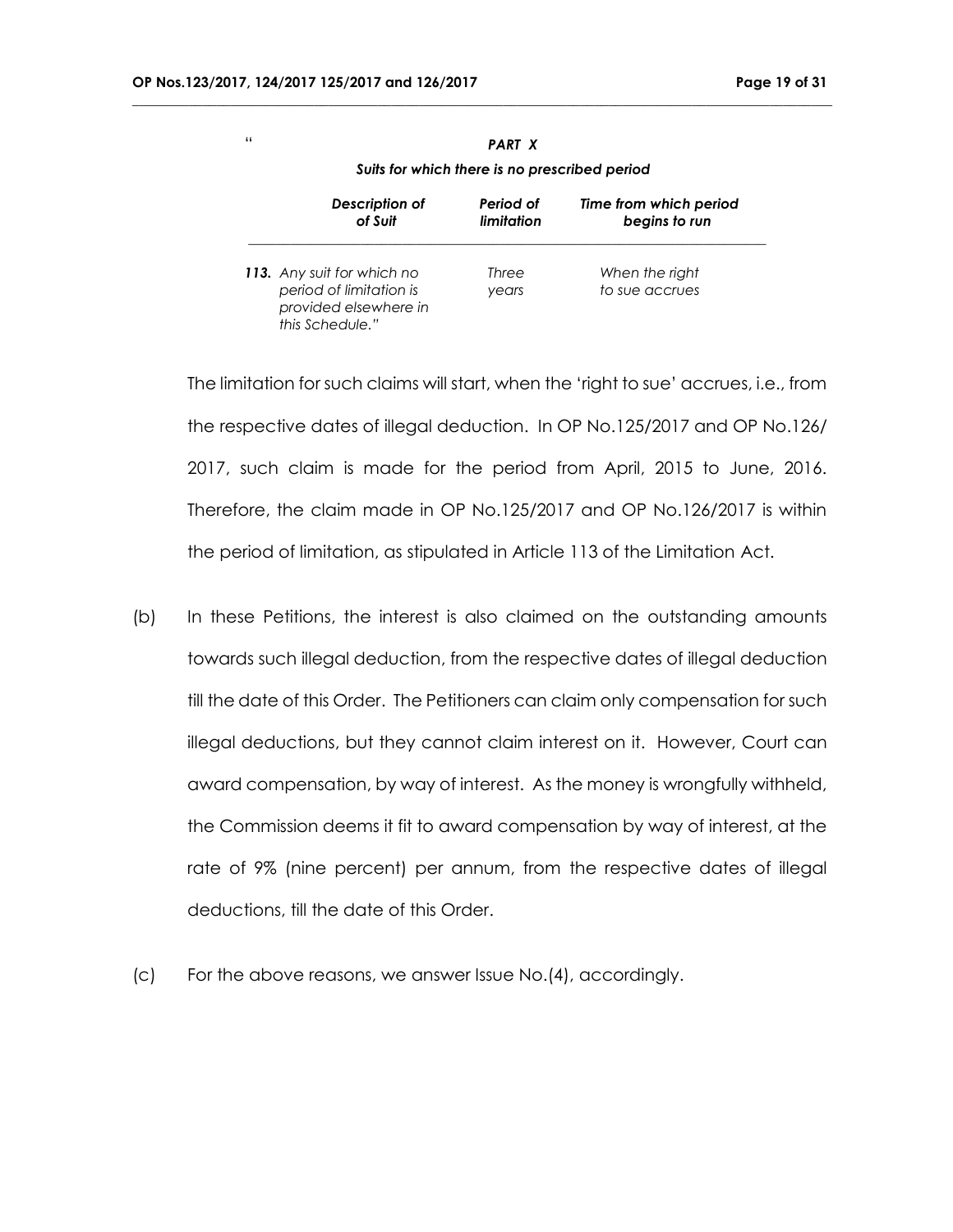12) **ISSUE No.(5):** *Whether the Petitioners in OP No.123/2017 and OP No.124/2017 have proved the acknowledgments of debts, alleged in those cases, and if so, what are its effect?*

**\_\_\_\_\_\_\_\_\_\_\_\_\_\_\_\_\_\_\_\_\_\_\_\_\_\_\_\_\_\_\_\_\_\_\_\_\_\_\_\_\_\_\_\_\_\_\_\_\_\_\_\_\_\_\_\_\_\_\_\_\_\_\_\_\_\_\_\_\_\_\_\_\_\_\_\_\_\_\_\_\_\_\_\_\_\_\_\_\_\_\_\_\_\_\_\_\_\_\_\_**

(a) The Respondent in OP No.123/2017 and OP No124/2017 has not denied the issuance of the letter dated 07.02.2014, E-mail dated 17.03.2016 and the reply letter dated 05.04.2017. According to the Respondent, these communications do not amount to acknowledgment of a liability, as per Section 18 of the Limitation Act. The relevant portion of the letter bearing No.SEE(C&RP)/EE- (EBC)/DCA(EBC)/F-47/13-14/44394, dated 07.02.2014 reads thus :

> "*… Adverting to the above, I wish to inform you that, during the initial stages of commissioning of the IPP's including yours, the tariff payments for the energy generated from those plants were paid out of the subsidy releases from the GoK. During this period, there were some delay in payment of energy charges of IPP's due to delay in the release of due subsidy amount to the MESCOM from the GoK.*

> *However, by opening the LC on all the IPP's, MESCOM is now arranging payment regularly within due dates.*

> *Vide your letter referred above, you have claimed the interest for the previous years which is not justifiable at this juncture. The claims now made are barred by limitation Act also, which may please be noted.*

> > *Yours faithfully, Sd/- Superintending Engineer (Ele) (C&RF) MESCOM, Mangalore."*

(b) A reading of the above-mentioned letter would show that, it would clearly amount to an 'acknowledgment of debt'. However, the E-mail dated 17.03.2016 and the reply letter dated 05.04.2017 do not amount to an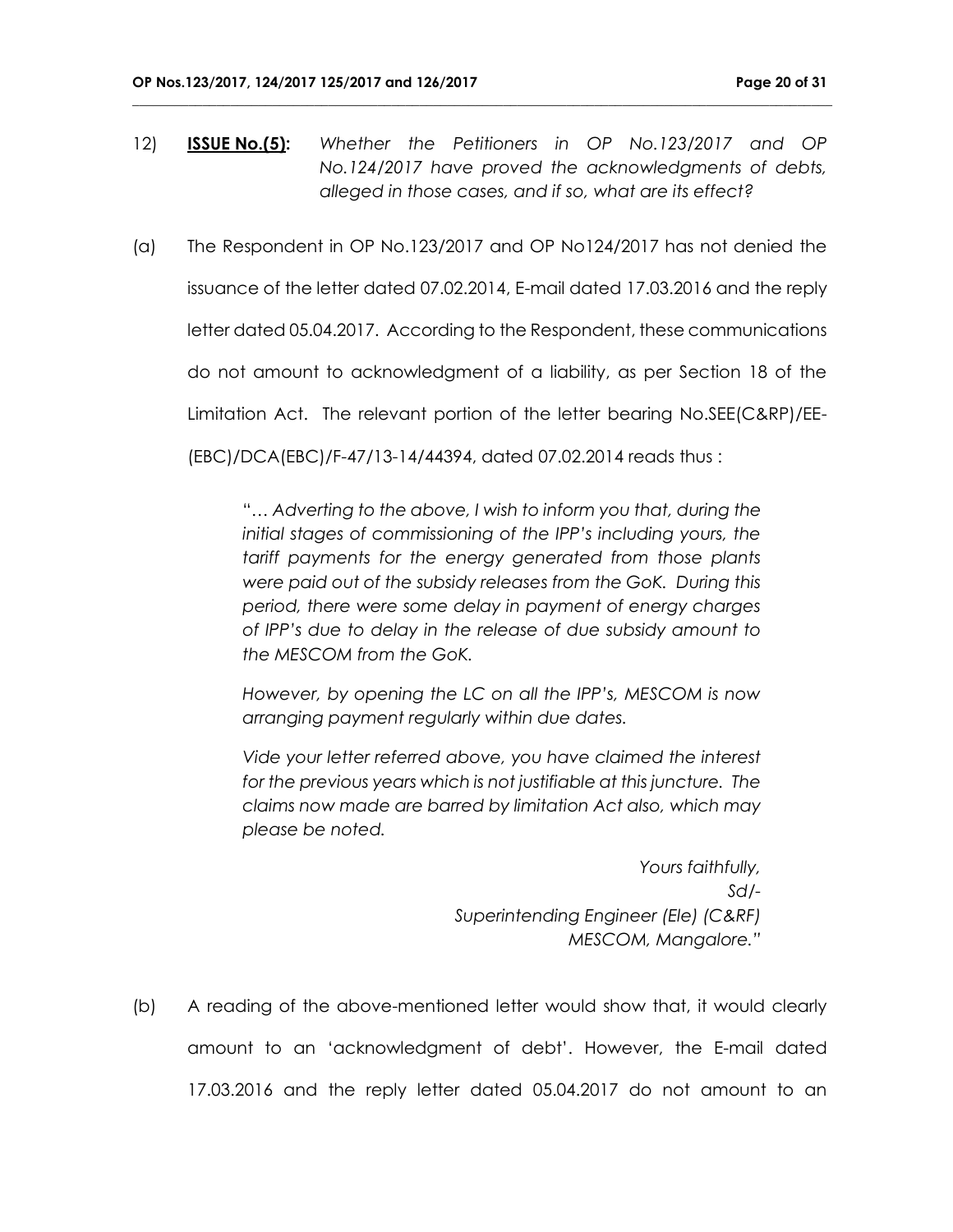'acknowledgment of debt', as these communications merely confirm the earlier acknowledgment of debt dated 07.02.2014.

- (c) The 'acknowledgment of debt' dated 07.02.2014 gives a fresh period of limitation, from the date when the acknowledgment was so made. However, any claim, which was barred by time as on the date of the 'acknowledgment of debt', is not saved. It may be noted that, the claims in OP No.123/2017 and OP No.124/2017 are governed by Article 25 of the Limitation Act and the period of limitation for recovery of such claim would be three years from the date when the claim for interest becomes due. Further, it may be noted that, all these cases are filed before this Commission on 02.07.2017, beyond three years from the 'acknowledgment of debt' dated 07.02.2014. Therefore, these Petitioners cannot take any advantage for extension of time, from out of the 'acknowledgment of debt' dated 07.02.2014.
- (d) For the above reasons, we answer Issue No.(5), accordingly.
- 13) **ISSUE No.(6):** *Whether the Petitioners are entitled to appropriate the payments made by the Respondents, as being towards the entire outstanding amounts and could claim 'part-payment' towards the outstanding amounts, as required under Section 19 of the Limitation Act, 1963?*
- (a) In the Rejoinders filed by the Petitioners, they have alleged that the Petitioners' account with the Respondents is a 'running account' and the dealings between the Petitioners and the Respondents do not expire with one supply, but has been continuing till date, therefore, the deliveries have become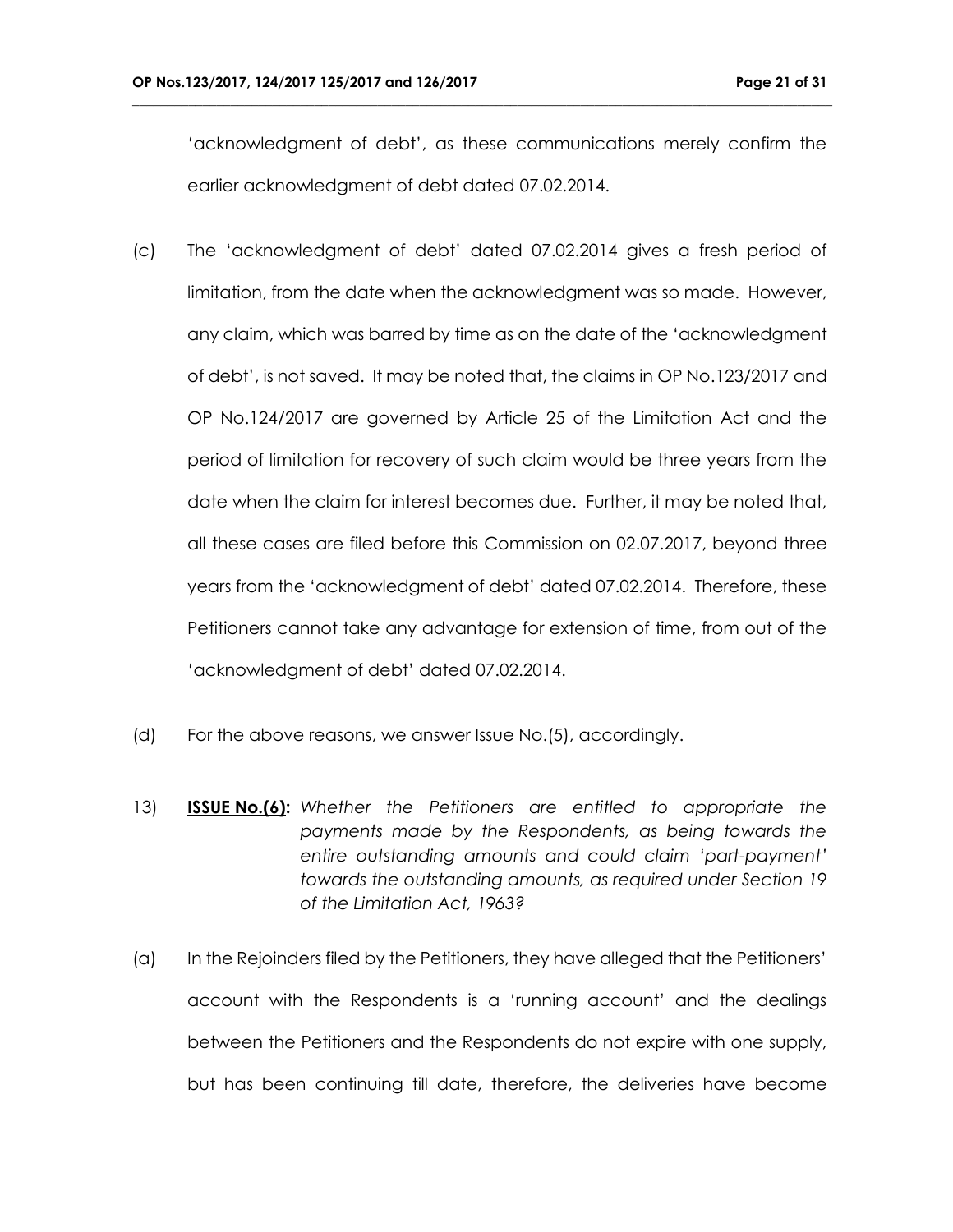united with one another and form one continuous demand, which has been carried forward from year-to-year, till date and that in the case of a 'running account', the limitation for recovery of money due is to be computed from the date of last payment, as per Article 14 read with Section 19 of the Limitation Act.

**\_\_\_\_\_\_\_\_\_\_\_\_\_\_\_\_\_\_\_\_\_\_\_\_\_\_\_\_\_\_\_\_\_\_\_\_\_\_\_\_\_\_\_\_\_\_\_\_\_\_\_\_\_\_\_\_\_\_\_\_\_\_\_\_\_\_\_\_\_\_\_\_\_\_\_\_\_\_\_\_\_\_\_\_\_\_\_\_\_\_\_\_\_\_\_\_\_\_\_\_**

(b) The plea of 'running account' or 'part-payment' is taken for the first time in the Rejoinders. The better course was to include such pleas in the Original Petitions itself, by way of an amendment. Without going into the technicalities, we may consider the validity of the said plea, in the light of the facts of these cases. The learned counsel for the Petitioners relied upon the decision reported in 2013 SCC Online Del 3129, in No.CS (OS) 2542/1997 of the Hon'ble High Court of Delhi, in the case of *Ashok Parshad –Vs- Mahalaxmi Sugar Mills Co. Ltd.,* to contend that the period of limitation commenced from the last payments made by the Respondents in the respective cases. The material facts in the *Ashok Parshad* case were that, the Defendant had been purchasing from the Plaintiff, various items of chemicals, from time to time, starting from 14.05.1982 to 31.03.1997 and the Plaintiff had maintained a 'Running Account' of the Defendant, in its Books of Accounts and the purchases, so made by the Defendant from the plaintiff, were duly and regularly debited to the said Account and similarly the payments received from the Defendant, from timeto-time, were duly and regularly credited to the said Account. The last payment of Rs.50,000/- was made on 11.07.1998. The Suit was filed in December, 1997. The Defendant contested the Suit, stating that each supply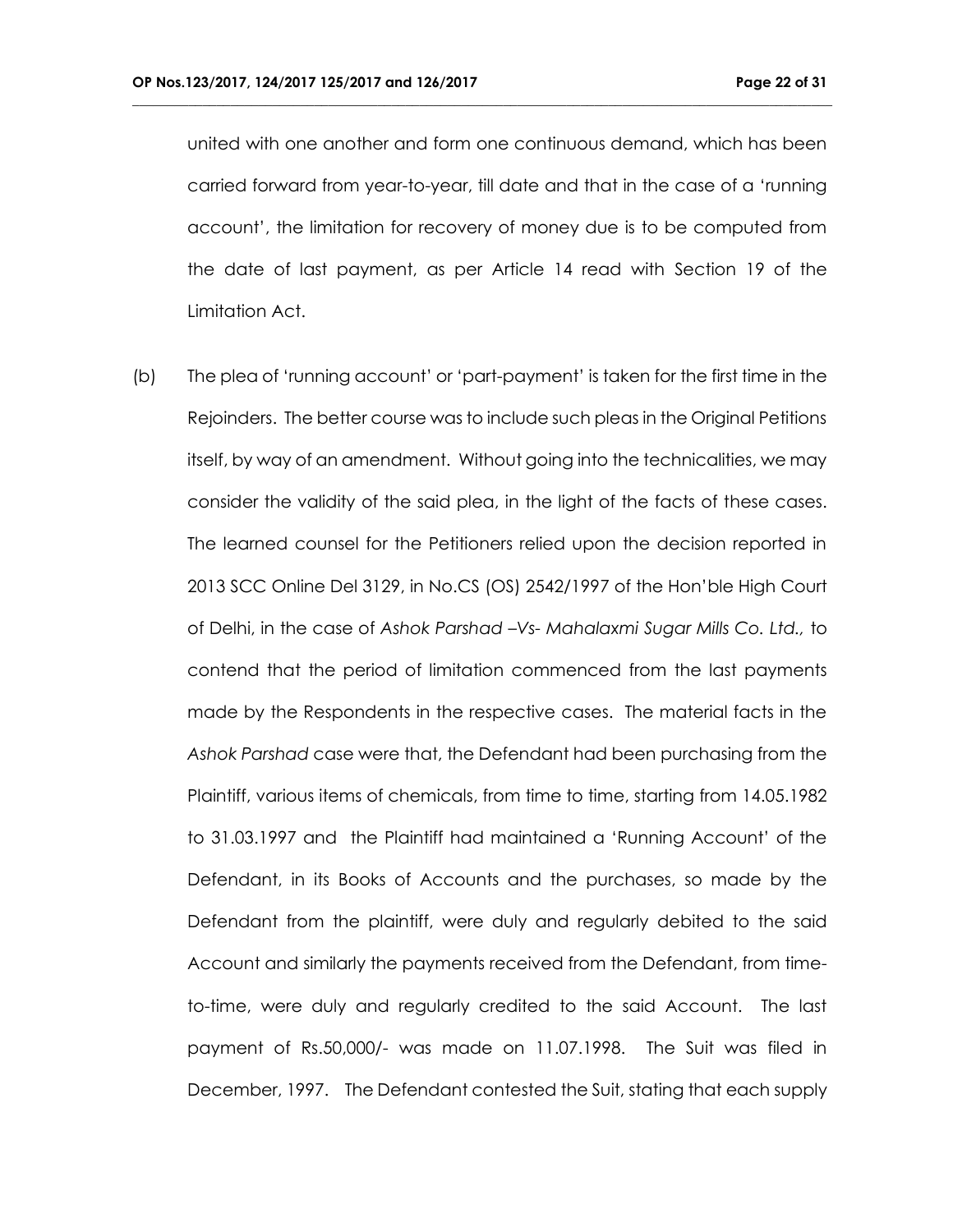made by the Plaintiff was an independent contract and was paid for, separately and that the Plaintiff's assertion that the payments were 'On Account' was incorrect. Therefore, it was contended by the Defendant that the Suit was hopelessly barred by time. Considering the facts of that case, the Hon'ble High Court of Delhi rejected the contention of the Defendant. The Hon'ble High Court relied upon the earlier precedents, in support of its conclusions, which are cited in Paragraphs 16 to 18 of the said Judgment and which read thus:

**\_\_\_\_\_\_\_\_\_\_\_\_\_\_\_\_\_\_\_\_\_\_\_\_\_\_\_\_\_\_\_\_\_\_\_\_\_\_\_\_\_\_\_\_\_\_\_\_\_\_\_\_\_\_\_\_\_\_\_\_\_\_\_\_\_\_\_\_\_\_\_\_\_\_\_\_\_\_\_\_\_\_\_\_\_\_\_\_\_\_\_\_\_\_\_\_\_\_\_\_**

"*16. In Kedarnath v. Denabandhu Saha, AIR 1916 Cal. 580, Jenkins C.J. quoted with approval the following passage from the decision in Bonsey v. Wordsworth, (1856) 18 CB 325:*

> *'Where a tradesman has a bill against a party for any amount in which the items are so connected together that it appears that the dealing is not intended to terminate with one contract, but to be continuous, so that one item, if not paid, shall be united with another, and form one continuous demand the whole together forms but one cause of action and cannot be divided'.*

*17. This was followed by the Rajasthan High Court in Chandra Nath v. Pahlad Narain, AIR 1961 Rajasthan 154 (V 48 C 43), wherein it was observed as under:*

> *'With all respect, I fail to understand why the plaintiff cannot appropriate a payment towards all the items outstanding on a particular date. Section 60 of the Contract Act provides that 'where the debtor has omitted to intimate and there are no other circumstances indicating to which debt the payment is to be applied, the creditor may apply it at his discretion to any lawful debt actually due and payable to him from the*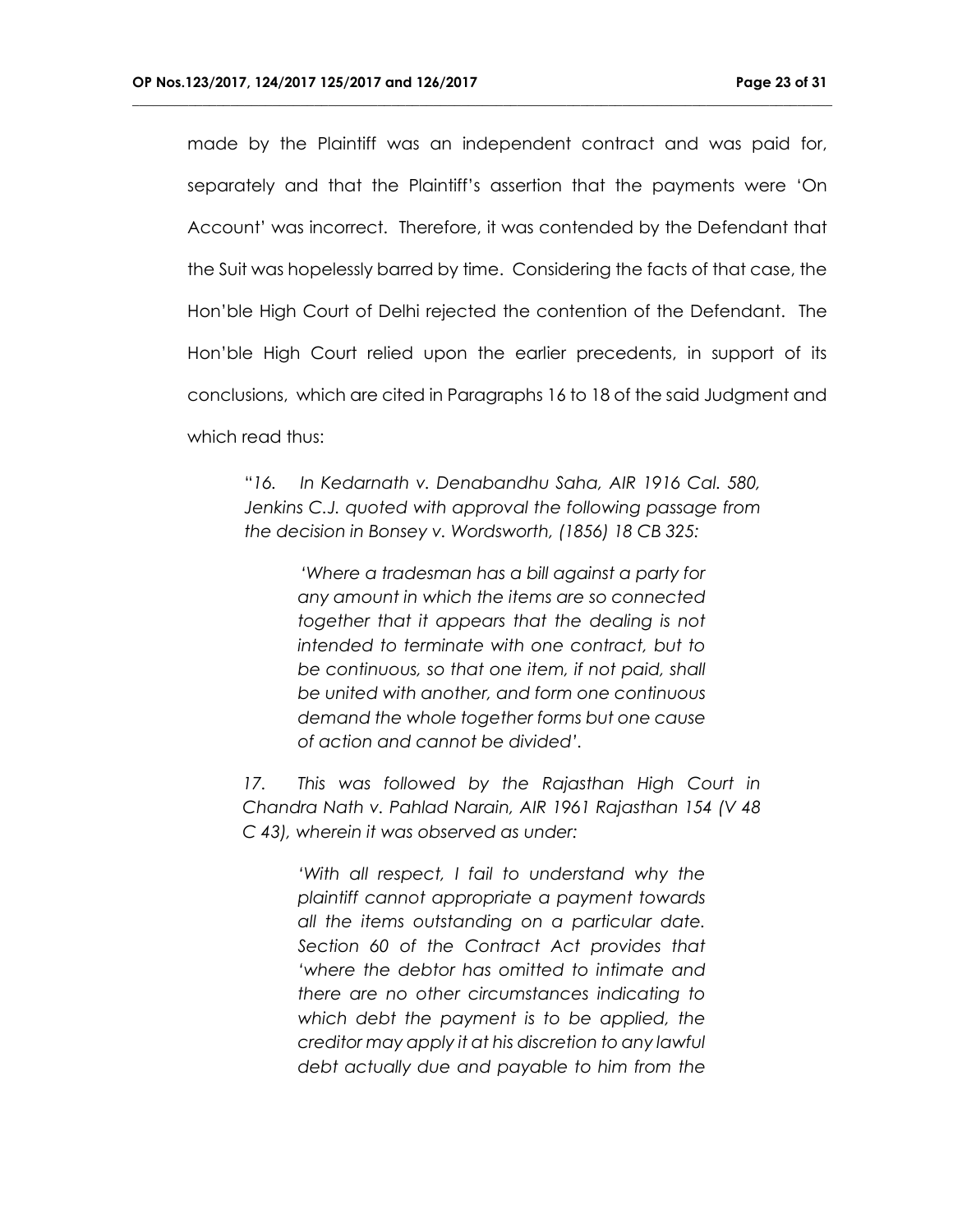*debtor, whether its recovery is or is not barred by law in force for the time being as to the limitation of suits. This right the creditor may exercise until the very last moment and need not declare his intention in express terms – see Cory Bros. and Co. v. Owners of the Mecca', 1897 AC 286 at p.289.'*

**\_\_\_\_\_\_\_\_\_\_\_\_\_\_\_\_\_\_\_\_\_\_\_\_\_\_\_\_\_\_\_\_\_\_\_\_\_\_\_\_\_\_\_\_\_\_\_\_\_\_\_\_\_\_\_\_\_\_\_\_\_\_\_\_\_\_\_\_\_\_\_\_\_\_\_\_\_\_\_\_\_\_\_\_\_\_\_\_\_\_\_\_\_\_\_\_\_\_\_\_**

*18. In the above case, the reliance was also placed upon the earlier decision of Nagpur High Court in Sukhdeo Prashad v. J. Michael, AIR 1938 Nag. 266, wherein it was held as under:*

> *'If more debts than one are due and a payment is made which is not specifically appropriated, it is a question of fact in respect of which debt the payment was made. This appropriation need not be proved by any express declaration of the debtor at the time of the payment, but any expression used by him either before or after that time, or any other circumstances from which it may be inferred that the payment was intended to be appropriated to any particular debt or debts or was made on account of all the debts collectively will be sufficient for the purpose. If the evidence shows that the payment was made on account of all, it will prevent any of the debts being barred by statute.'"*

(c) After careful consideration of the law laid down in the earlier precedents cited in Paragraphs 16 to 18 of the said Judgment, as noted above, we are of the considered view that, in the present cases, the accounts relating to the PPA transactions with the Respondents, maintained by the Petitioners, are not 'Running Account' and that the payments made by the Respondents should be considered as 'payments made either with express intimations' or under the circumstances, implying that the 'payments are to be applied to the discharge of the Tariff Invoices' alone, but not 'payment on account'. The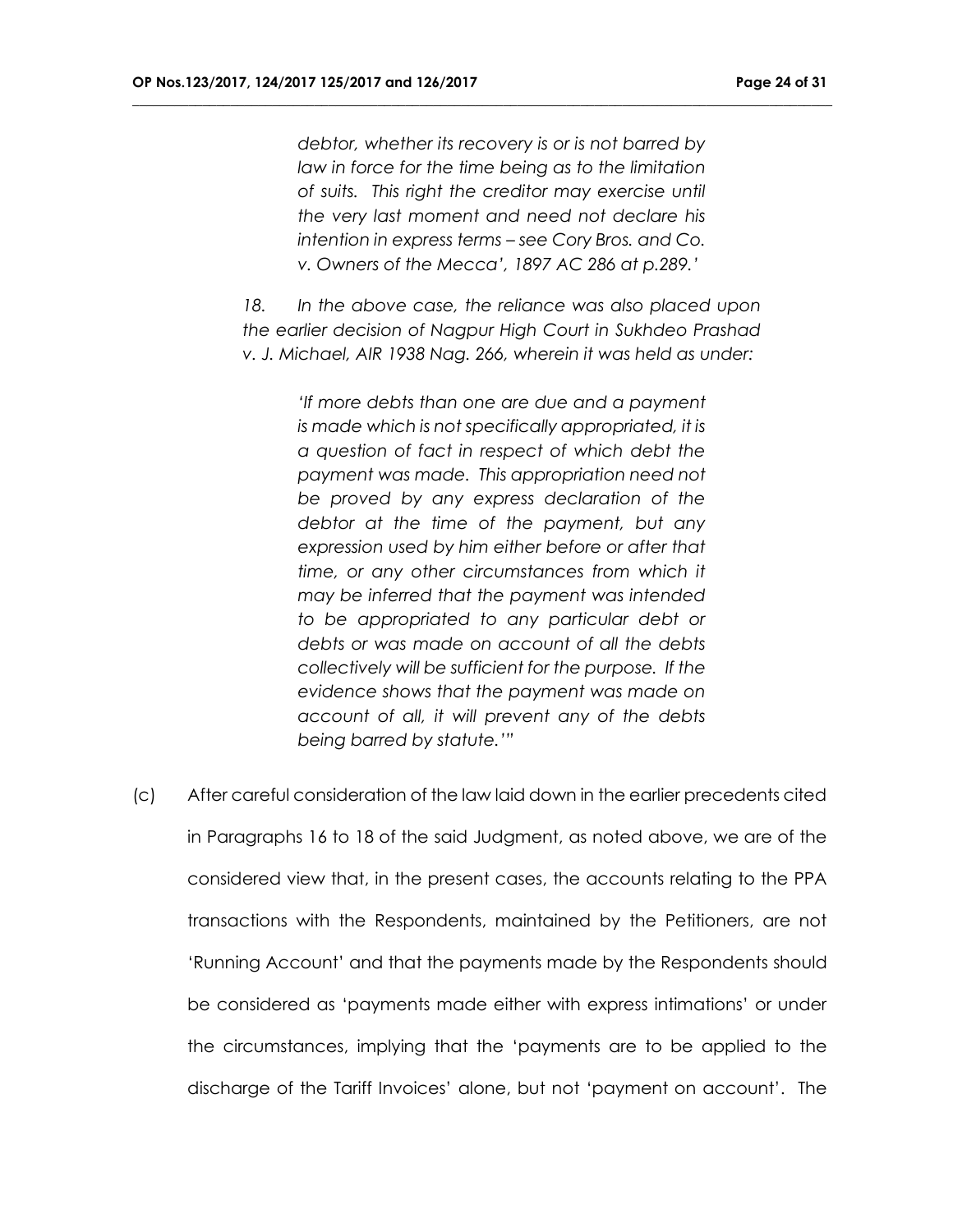'Payment On Account' means, any partial payment of amount that is owed, but not matched to a specific invoice and without referring to a specific debt. In the present cases, the payments made by the Respondents were specifically towards the Monthly Tariff Invoices raised by the Petitioners. This is also the pleading of the Petitioners in all these cases. Article 6.1 of the PPA pertains to the issuance of Tariff Invoices by the Generator, for the energy supplied, with the other required particulars. On receipt of the Tariff Invoices, the Respondent-Distribution Licensee scrutinises the Invoices and verifies the correctness of the contents of the Tariff Invoices and thereafter, the Invoices are passed for payments, as required in Article 6.2 of the PPA. These terms would indicate that the payments were made towards the Monthly Tariff Invoices alone. In such circumstances, it cannot be said that, it was 'Payment On Account', but 'Payment against Monthly Tariff Invoices'. In the presence of written terms regarding the supply of energy and the payment towards the price of energy, it cannot be said that, the Petitioners could maintain a 'Running Account', as understood in the business community. In the present cases, the appropriation of the payments made by the Respondents should be as per the provisions of Section 59, but not as per Section 60 of the Contract Act. Therefore, the Petitioners cannot claim it to be a 'Part Payment' of the outstanding dues, as per Section 19 of the Limitation Act. As already noted, in the present cases, the claims towards the Monthly Tariff Invoices have already been paid and the claims for accrued interest, for the delay in payment of the Monthly Tariff Invoices alone, were due. Therefore, the claim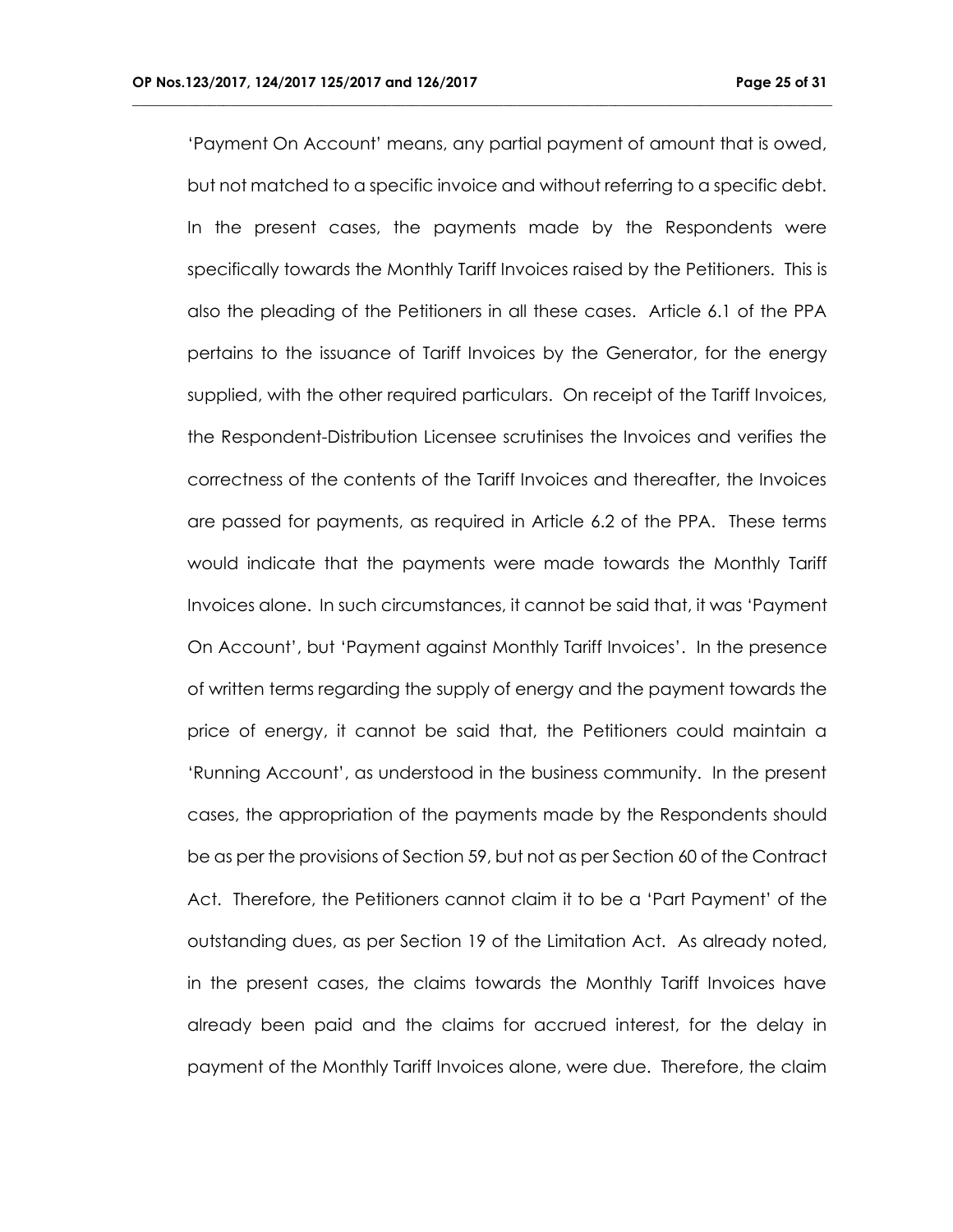for such interest, beyond three years from the date of filing of these Petitions, is barred by time.

- (d) For the above reasons, we answer Issue No.(6), in the negative.
- 14) **ISSUE No.(7):** *During which period the Respondents in OP No.125/2017 and OP No.126/2017 have illegally deducted the charges towards rebate of 1.8% of the Monthly Tariff Invoice, without keeping the Letter of Credit in force?*
- (a) In OP No.125/2017 and OP No.126/2017, the Petitioners have alleged that the Respondents have illegally deducted the charges towards the rebate of 1.8% on the Monthly Tariff Invoices, without keeping the Letters of Credit in force, for the period from April, 2015 to June, 2016. In OP No.125/2017, such amounts deducted is said to be Rs.1,67,337/- and the interest due on it, as on 31.12.2016, is said to be Rs.24,112/-. In OP No.126/2017, such amounts deducted is said to be Rs.3,69,177/- and the interest due on it, as on 31.12.2016, is said to be Rs.53,989/-. In the Statement of Objection filed by the Respondent in OP No.125/2017, it is contended that, the Letter of Credit was active upto 17.04.2016 and correspondence was done with the Respondent's Banker, SBH, Kalaburagi, for renewal of the Letter of Credit, vide letters dated 26.05.016 and 21.11.2017. This Respondent has further stated that, the major part of the rebate deducted occurred when the Letter of Credit was active and the rebate portion deducted after the expiry of the period of the Letter of Credit, i.e., from 19.05.2016 till June, 2017, works out to Rs.1,41,257/- and this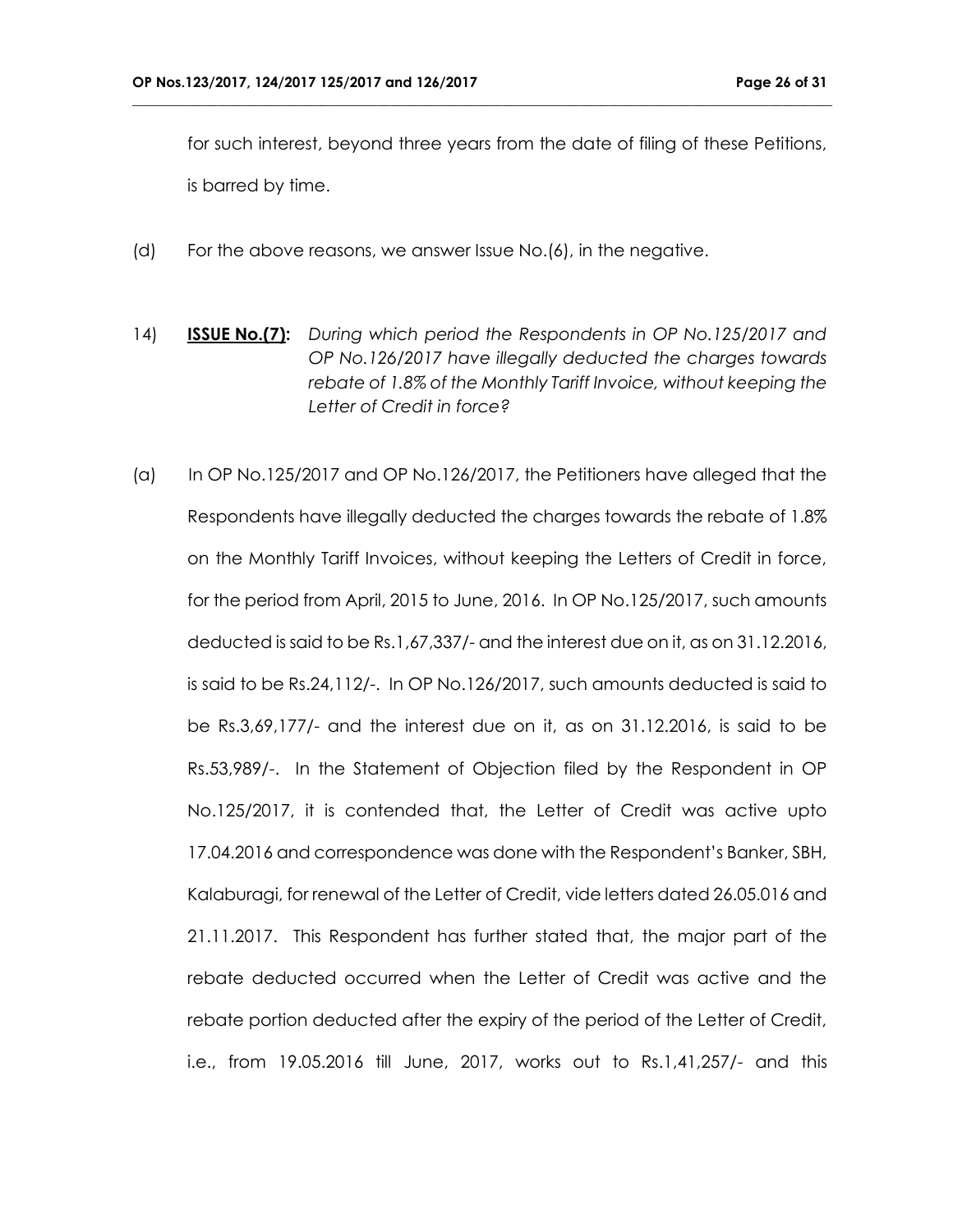Respondent would undertake to reimburse the same. In OP No.126/2017, the Respondent, in its Statement of Objections, has contended that, the Letter of Credit was opened on 20.04.2015 and it expired on 19.4.2016. Further, this Respondent has stated that the rebate portion deducted after the expiry of the period of the Letter of Credit, i.e., from 19.05.2016 to June, 2017, would be reimbursed.

- (b) As could be seen from the above facts, according to the Petitioners in OP No.125/20127 and OP No.126.2017, the illegal deductions towards the rebate has taken place from April, 2015 to June, 2016. On the other hand, according to the Respondents, this period was from 19.05.2016 to June, 2017. Both the parties have not produced any reliable evidence to ascertain the truth or otherwise of their respective versions.
- (c) From the above facts, it is clear that, nearly for a year in both the cases, there were illegal deductions of the Letter of Credit charges, but the exact period cannot be ascertained. Therefore, while allowing this claim of the Petitioners for illegal deductions, the parties may be directed to produce a fresh Memorandum of Calculations, with supporting material.
- (d) We, therefore, answer Issue No.(7), accordingly.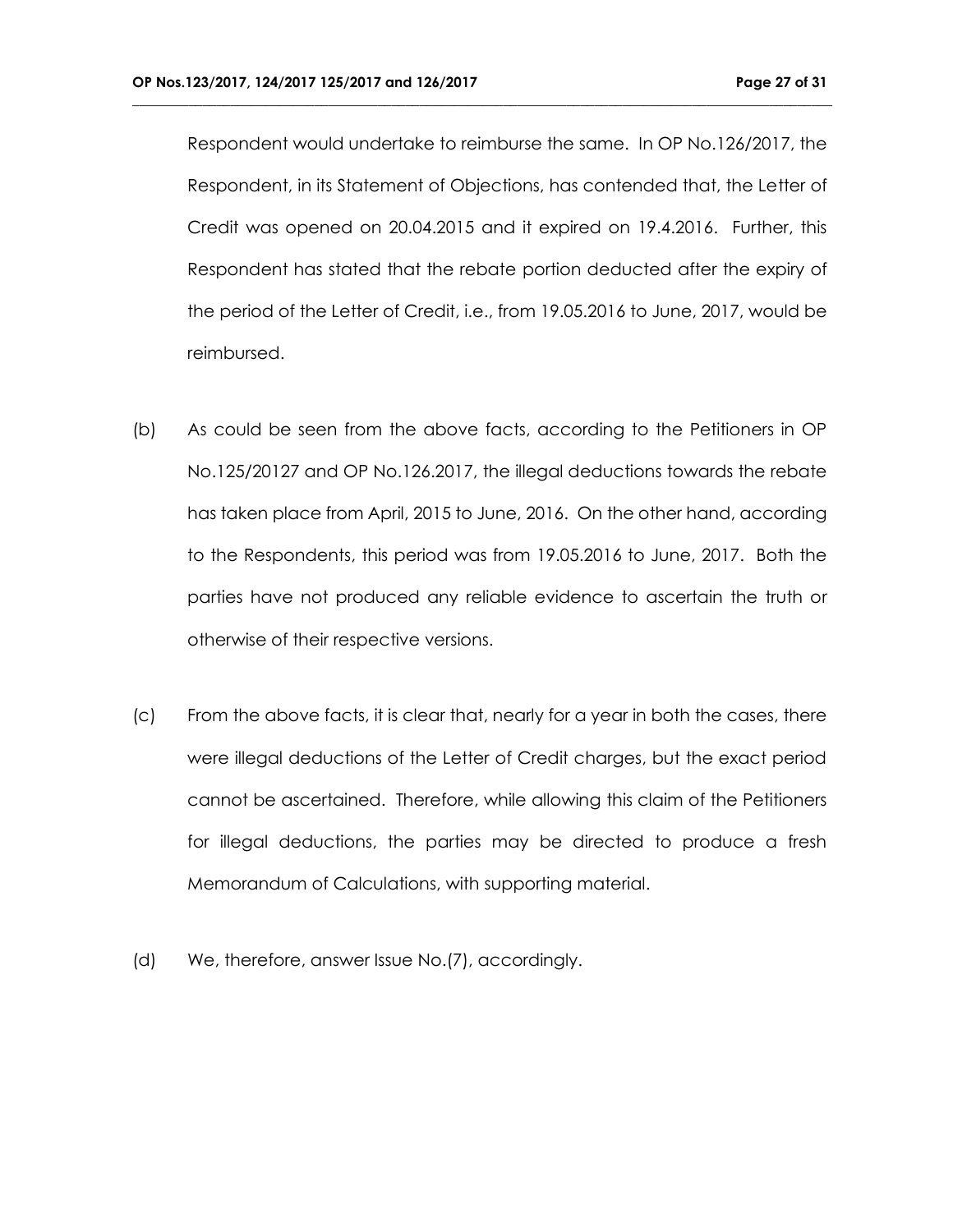15) **ISSUE No.(8):** *Whether the Petitioners are entitled to interest on the amounts legally found outstanding under Issues (2) and (3) above, from the date of filing of the Petitions to the date of realization, and if so, at what rate?*

- (a) These cases involve monetary claims, mainly relating to recovery of interest accrued, due to delay in payment of the Monthly Tariff Invoices and also for recovery of the amounts illegally deducted towards the Letter of Credit charges, without there being any Letter of Credit in force. We have found that there was no provision for recovery of interest on interest. Therefore, the Petitioners cannot be allowed any interest on the amounts outstanding towards the interest accrued due, from the date of filing of these Petitions till the date of passing of the Order. The subsequent interest, at the rate of 6% (six percent) per annum may be allowed on the total outstanding amounts, from the date of the Order till the date of realization.
- (b) For the above reasons, we answer Issue No.(8), accordingly.
- 16) **ISSUE No.(9):** *Whether the Applications filed by the Petitioners under Section 5 of the Limitation Act, claiming condonation of delay, if any, in filing the Petitions, could be allowed or not?*
- (a) The Petitioners have filed the Applications under Section 5 of the Limitation Act, praying for condonation of delay, if any, in filing the present Petitions. In support of the Applications, it is stated that, non-opening of the Letter of Credit, soon after the execution of the PPAs, made the Petitioners not to recover the arrears and the assurances and representations of the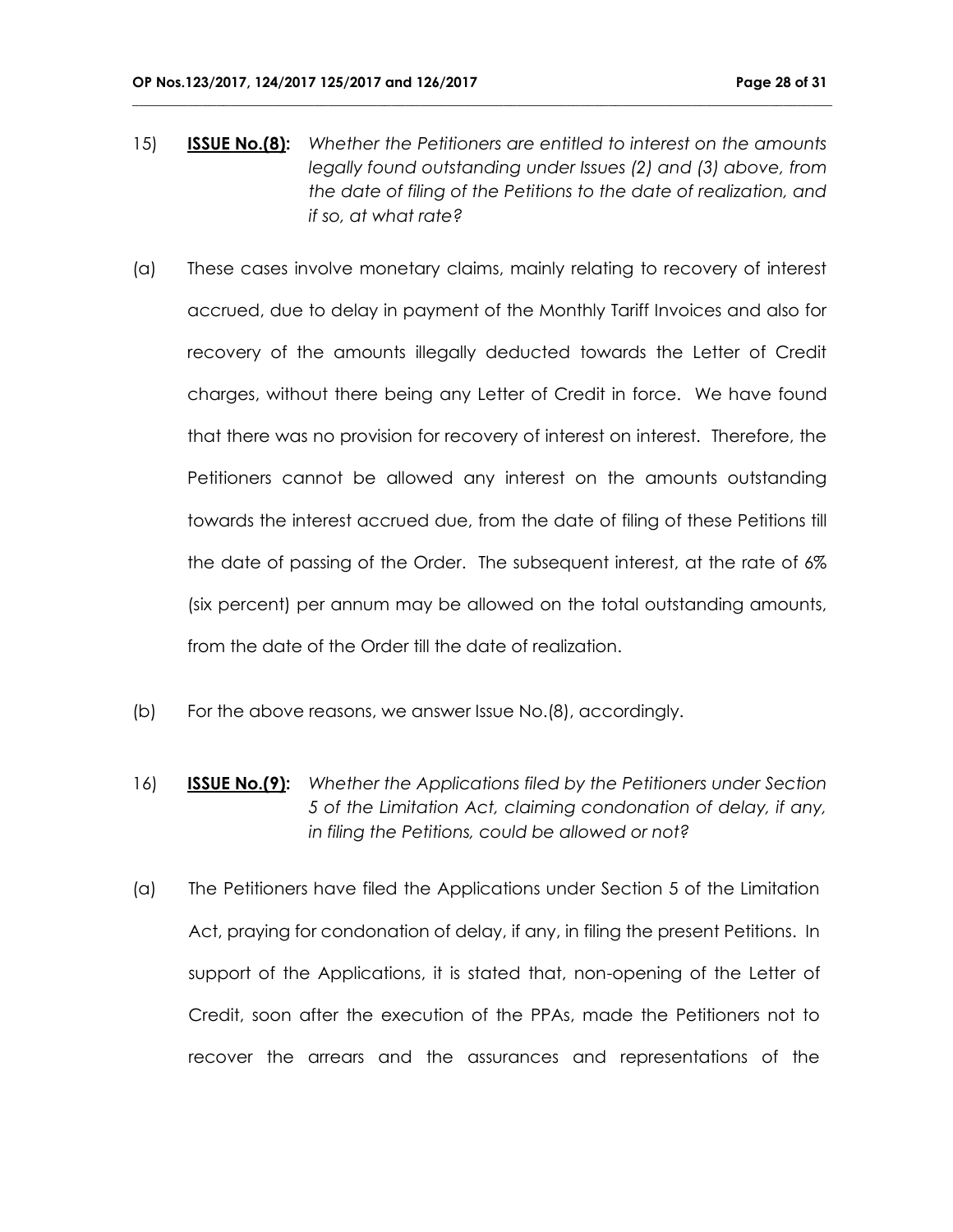Respondents made the Petitioners not to take any legal recourse prior to filing of these Petitions. Therefore, they have prayed for condonation of delay, if any, in filing these Petitions. We are of the considered opinion that these are not sufficient grounds for condoning the delay in respect of the time-barred claims. It may also be noted that, Section 5 of the Limitation Act, 1963 would apply only to Appeals or Applications, but not to the Original Petitions.

- (b) For the above reasons, we answer Issue No.(9), in the negative.
- 17) **ISSUE No.(10):** *Whether the Petitioners are entitled to claim the outstanding amounts, as claimed in the Petitions, on the ground of breach of obligation, on the part of the Respondents, in not opening the Letters of Credit soon after the execution of the PPAs?*
- (a) The Petitioners have alternatively prayed for a direction to the Respondents to pay the entire outstanding amounts claimed in the Petitions, on the ground of breach of obligation on the part of the Respondents in not opening the Letter of Credit, soon after the execution of the PPAs. For the breach of contract or its covenant, compensation may be awarded, which naturally arises in the usual course of things from such breach or which the parties knew when they made the contract, to be likely to result from the breach of it and such compensation is not to be given for any remote and indirect loss or damage sustained by the reason of such breach, as stated in Section 73 of the Contract Act, 1872.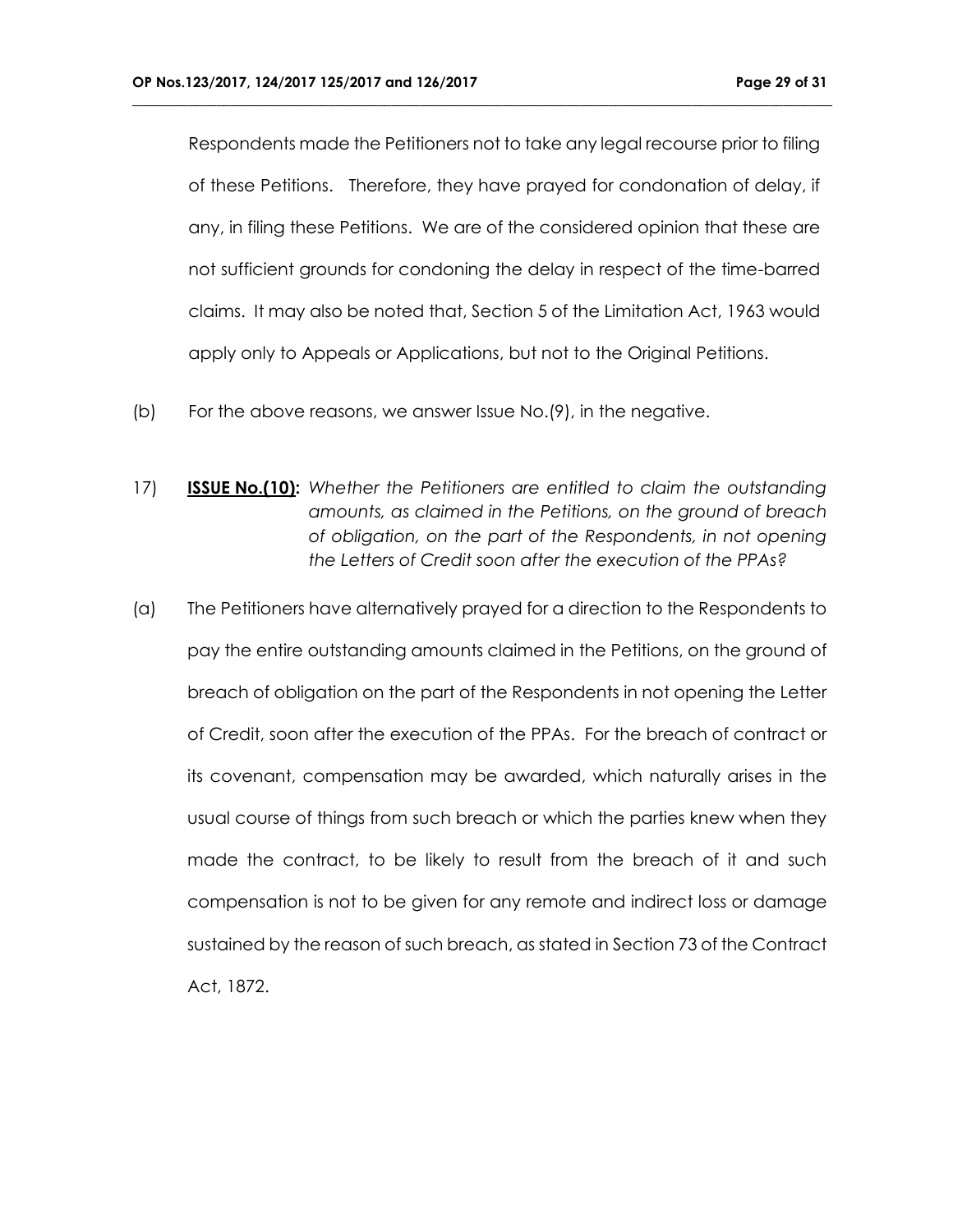(b) The claim of the Petitioners to direct the Respondents to pay the time-barred claims for breach of obligation in not opening of the Letter of Credit, soon after the execution of the PPAs, is a remote and indirect loss or damage, which cannot be allowed.

**\_\_\_\_\_\_\_\_\_\_\_\_\_\_\_\_\_\_\_\_\_\_\_\_\_\_\_\_\_\_\_\_\_\_\_\_\_\_\_\_\_\_\_\_\_\_\_\_\_\_\_\_\_\_\_\_\_\_\_\_\_\_\_\_\_\_\_\_\_\_\_\_\_\_\_\_\_\_\_\_\_\_\_\_\_\_\_\_\_\_\_\_\_\_\_\_\_\_\_\_**

- (c) The claim for compensation on the grounds of breach of obligation in not opening the Letters of Credit is also barred by time, as per Article 55 of the Limitation Act, for the claims for compensation beyond three years from the date of filing of the Petitions.
- (d) For the above reasons, we answer Issue No.(10), in the negative.

#### 18) **ISSUE No.(11):** *What Order?*

For the foregoing reasons, we pass the following:

#### **ORDER**

- (a) The Petitioners in all the above Petitions are entitled to the amounts towards the accrued interest, which became due, from 22.07.2014 till the date of filing of the Petitions (i.e., 21.07.2017), due to the delay in the payment of the Monthly Tariff Invoices. The Petitioners shall file a Memo of Calculations, in terms of the above, in order to ascertain the exact amounts due, on this count;
- (b) The Petitioners in OP No.125/2017 and OP No.126/2017 are entitled to recover the amounts illegally deducted by the Respondent-GESCOM towards the Letter of Credit charges, without there being any Letter of Credit in force, with interest at the rate of 9% (nine percent) per annum, from the respective dates of such illegal deductions till the